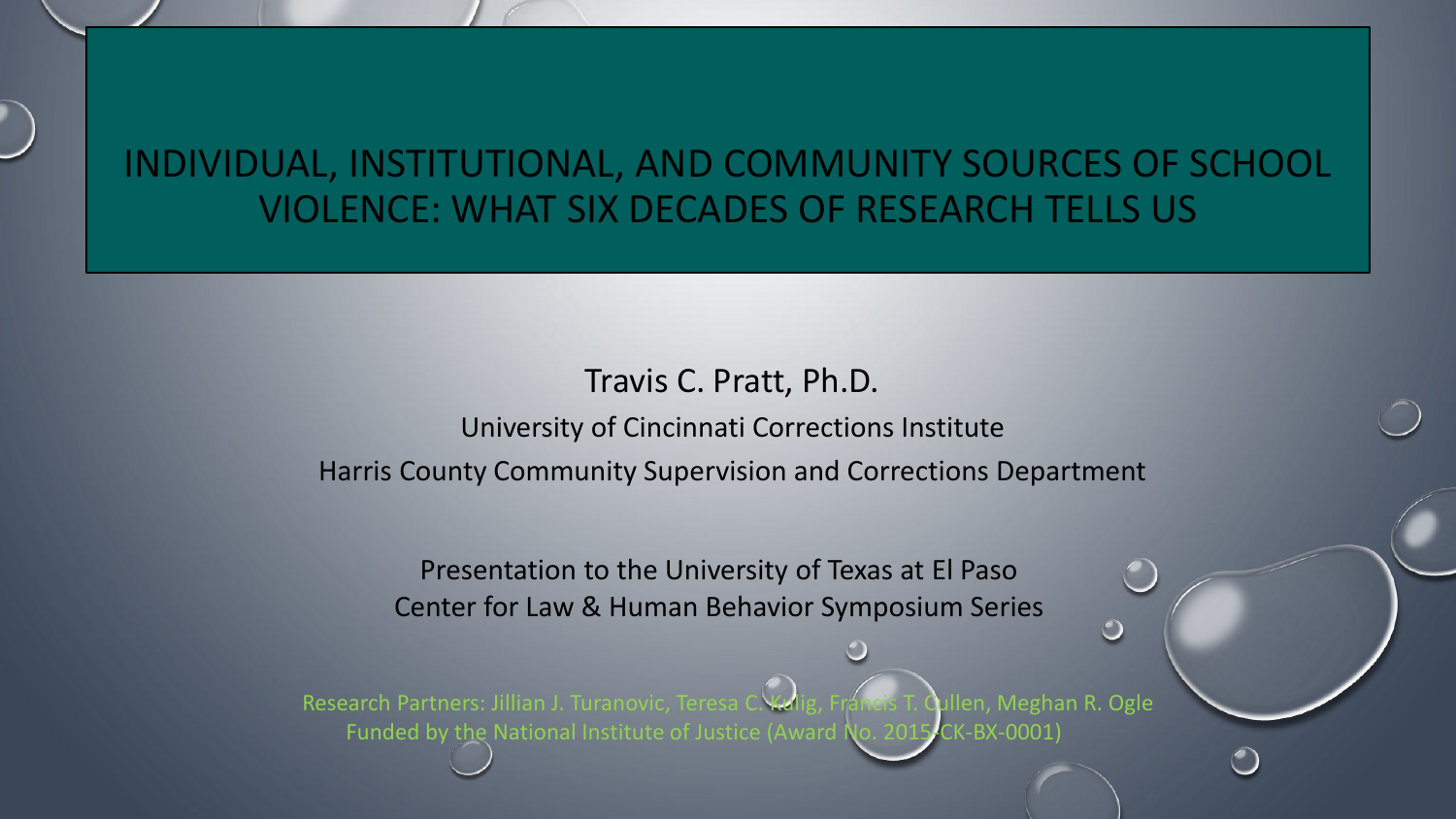1. SCHOOL VIOLENCE IS A CORE CONCERN AMONG THE PUBLIC, POLICYMAKERS, SCHOOL OFFICIALS, AND LAW ENFORCEMENT

2. THE RISK OF VIOLENT VICTIMIZATION IS TYPICALLY HIGHEST AMONG YOUNG PEOPLE (VICTIMIZATION CLOSELY FOLLOWS THE "AGE-CRIME CURVE")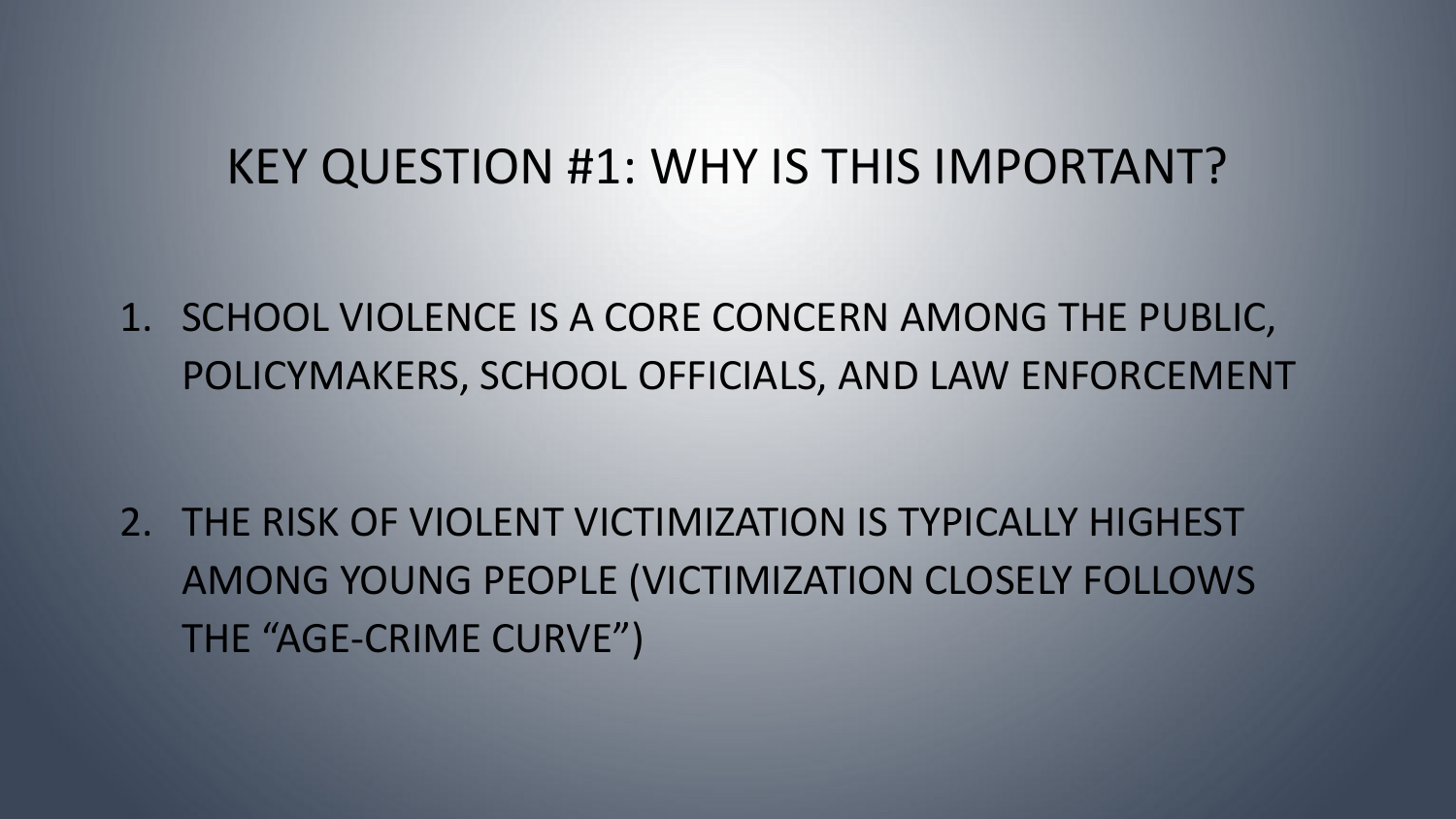# AGE AND CRIMINAL/DELINQUENT BEHAVIOR

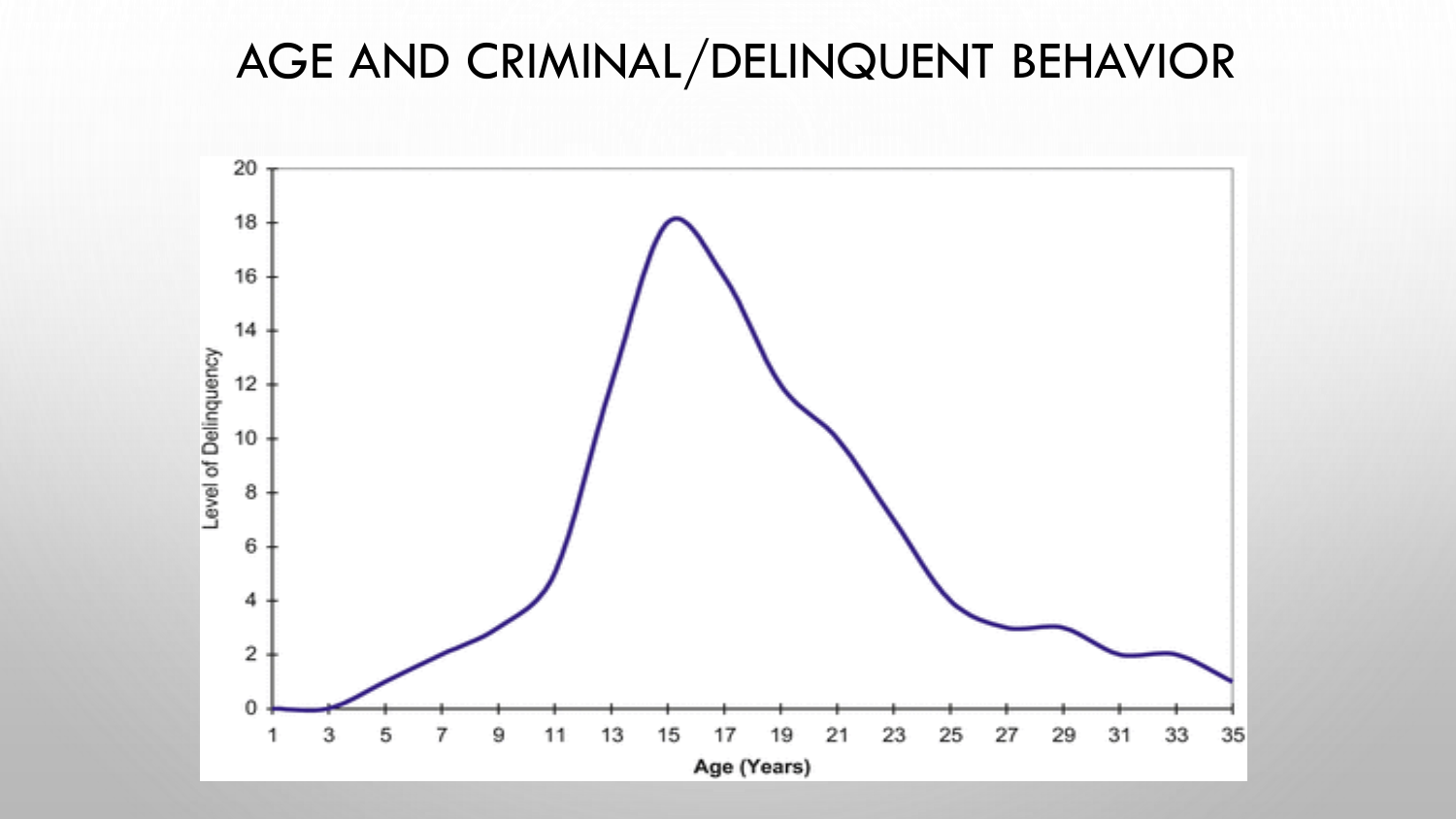### 3. CREATES PRESSURE TO ENACT POLICIES TO ENHANCE SCHOOL SAFETY

- WIDE SPECTRUM OF APPROACHES ADOPTED AND PROPOSED:
	- ANTI-BULLYING PROGRAMS
	- ENHANCED SECURITY MEASURES (CAMERAS, METAL DETECTORS, SROS)
	- ZERO-TOLERANCE POLICIES
	- ARMING TEACHERS IN THE CLASSROOM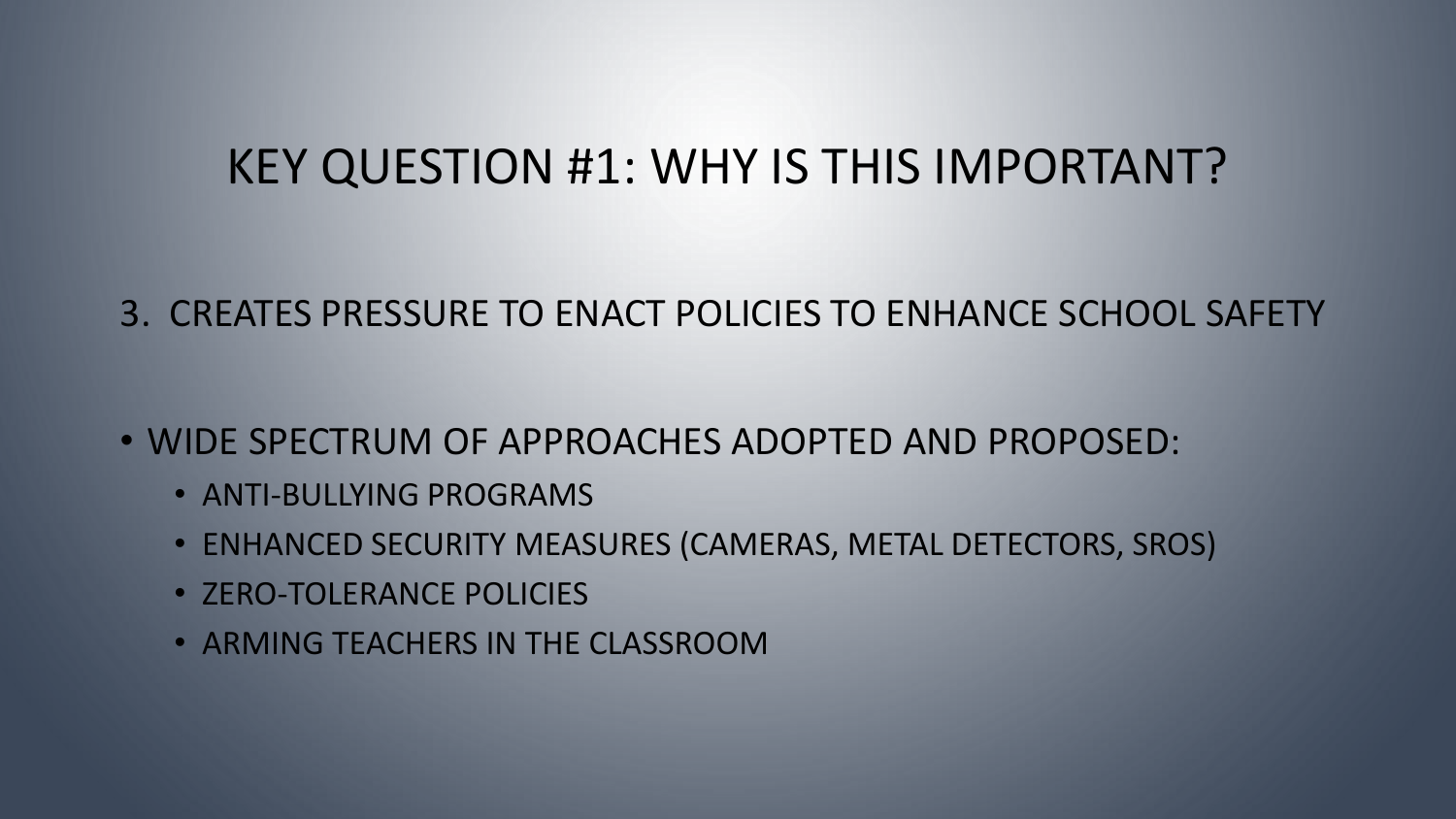#### 4. ALL POLICIES/INTERVENTIONS INTENDED AS "SOLUTIONS" TO A PROBLEM INEVITABLY MAKE ASSUMPTIONS ABOUT WHAT "CAUSES" THE PROBLEM

- SOLUTION: ANTI-BULLYING PROGRAMS
- PROBLEM: VIOLENCE IS THE CONSEQUENCE OF SOCIAL INTERACTIONS AMONG YOUTH
- SOLUTION: ENHANCED SECURITY MEASURES
- PROBLEM: OPPORTUNITIES TO COMMIT VIOLENCE
- SOLUTION: ZERO-TOLERANCE POLICIES/ARMING TEACHERS
- PROBLEM: LACK OR ABSENCE OF FEAR OF SANCTIONS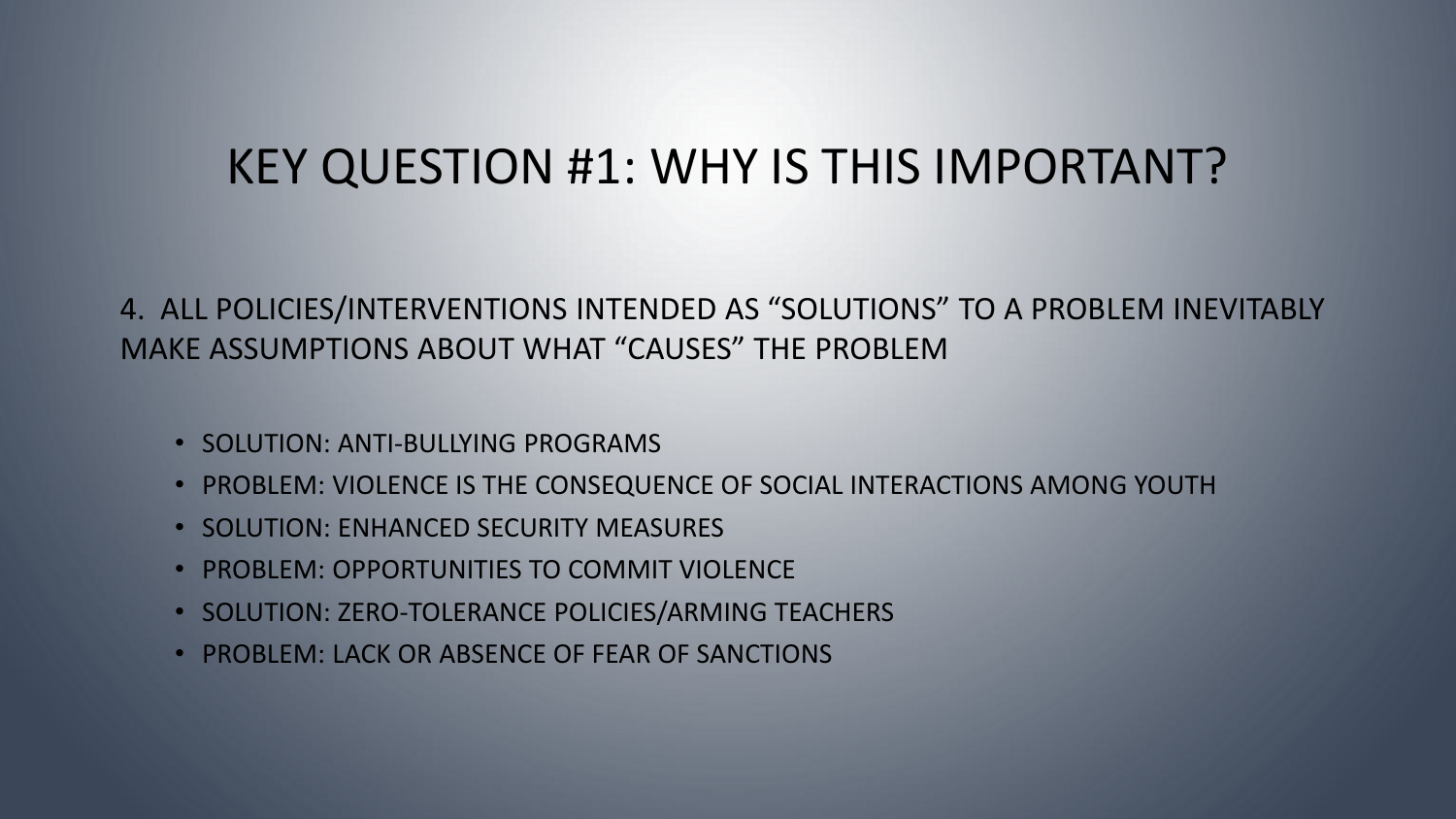5. PROGRAMS THAT TARGET THE "RIGHT" FACTORS TEND TO BE MORE SUCCESSFUL

• THOSE THAT TARGET FACTORS UNRELATED TO THE CAUSES OF PROBLEMATIC BEHAVIOR (LIKE VIOLENCE) ARE UNLIKELY TO BE SUCCESSFUL

EXAMPLE: CORRECTIONAL INTERVENTIONS

• WHEN IT COMES TO SCHOOL VIOLENCE: WE DON'T YET HAVE A CLEAR PICTURE OF WHAT THOSE CAUSES ARE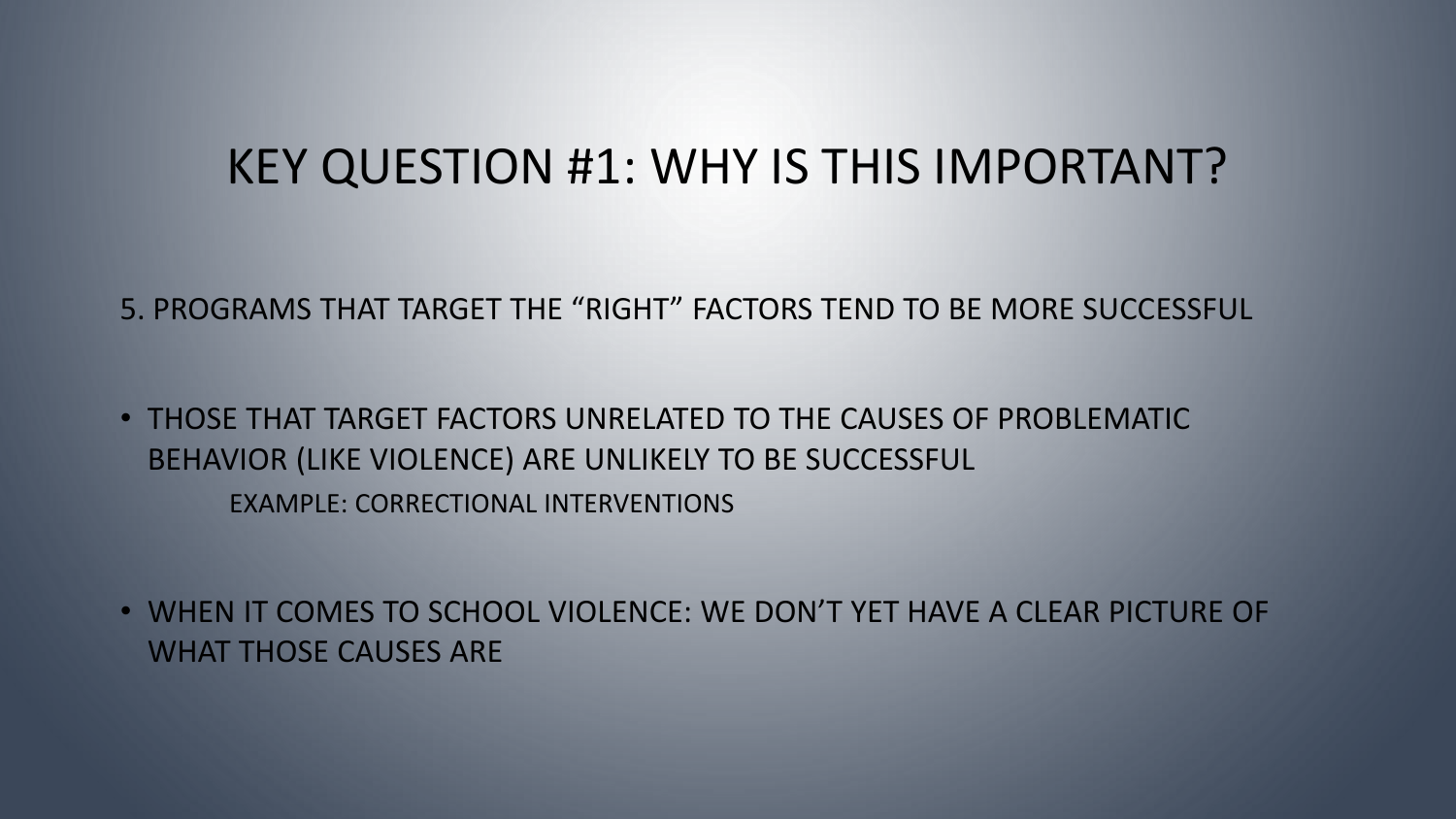## KEY QUESTION #2: WHY DON'T WE KNOW THIS ALREADY?

- 1. RESEARCHERS' CONTRIBUTION TO THE "GAP" BETWEEN RESEARCH AND PRACTICE
- FEW INCENTIVES FOR UNIVERSITY-BASED RESEARCHERS TO ENGAGE IN THE ARENAS OF POLICY AND PRACTICE
- LANGUAGE BARRIER (TENDENCY AMONG RESEARCHERS TO RELY HEAVILY ON ACADEMIC JARGON)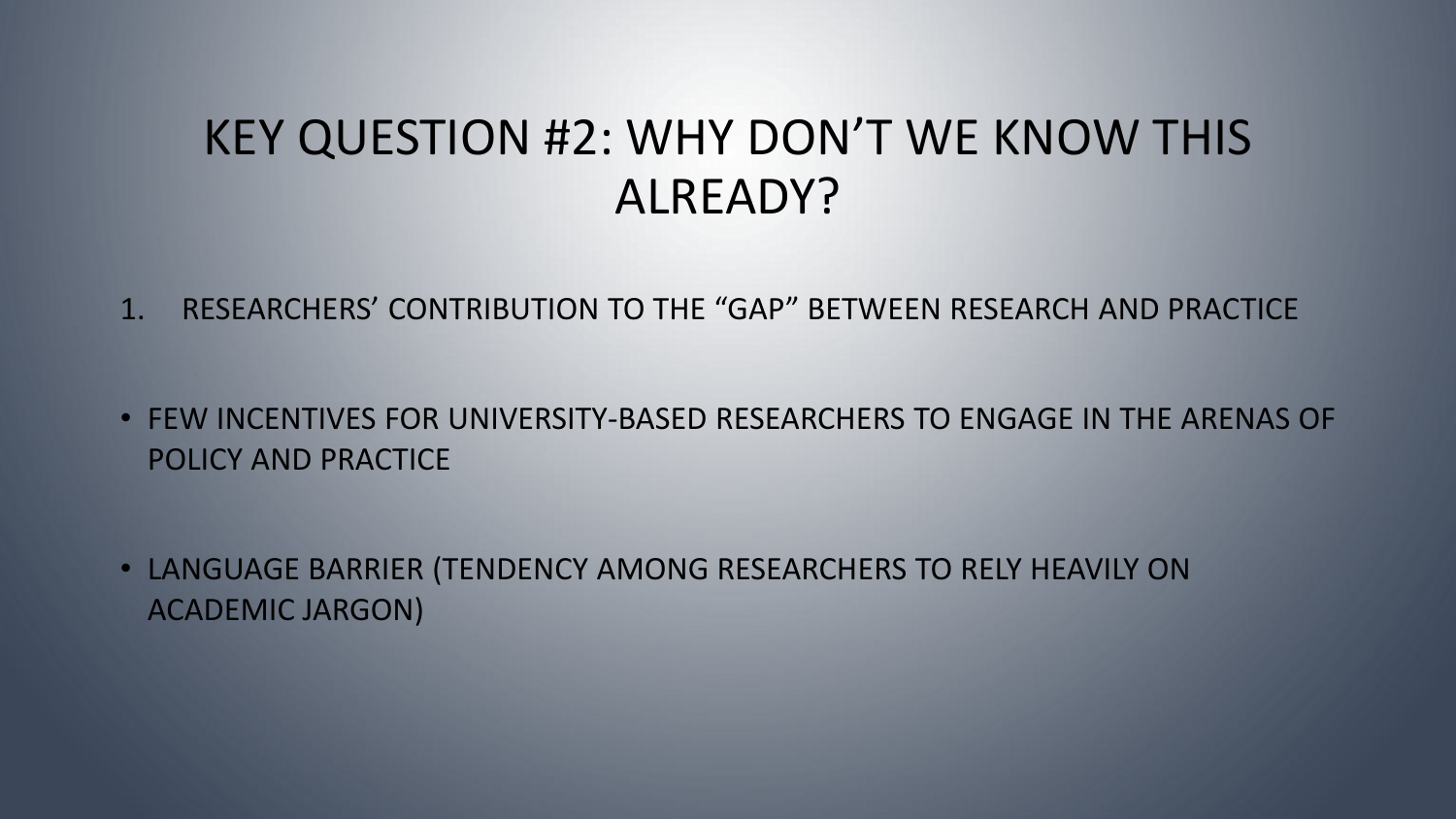## KEY QUESTION #2: WHY DON'T WE KNOW THIS ALREADY?

2. POLITICS AND PERCEPTIONS ABOUT SCHOOL VIOLENCE

• DISCUSSIONS OF SCHOOL VIOLENCE ARE OFTEN DRIVEN BY MOST EXTREME FORM (SCHOOL SHOOTINGS)

• PUBLIC MISPERCEPTION OF FREQUENCY (AND FUTURE LIKELIHOOD) OF RARE EVENTS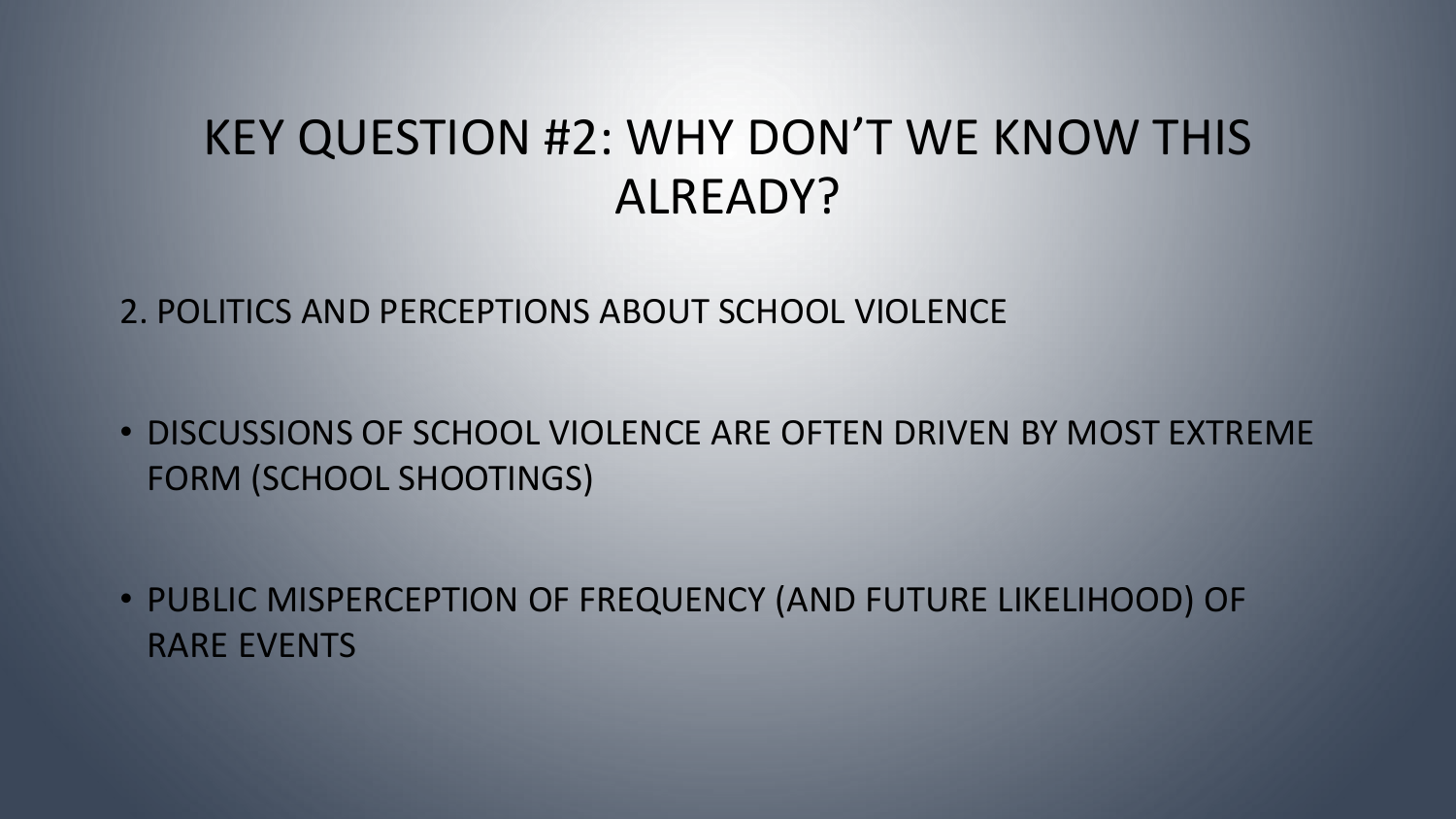### CRIME TRENDS AND PUBLIC PERCEPTIONS

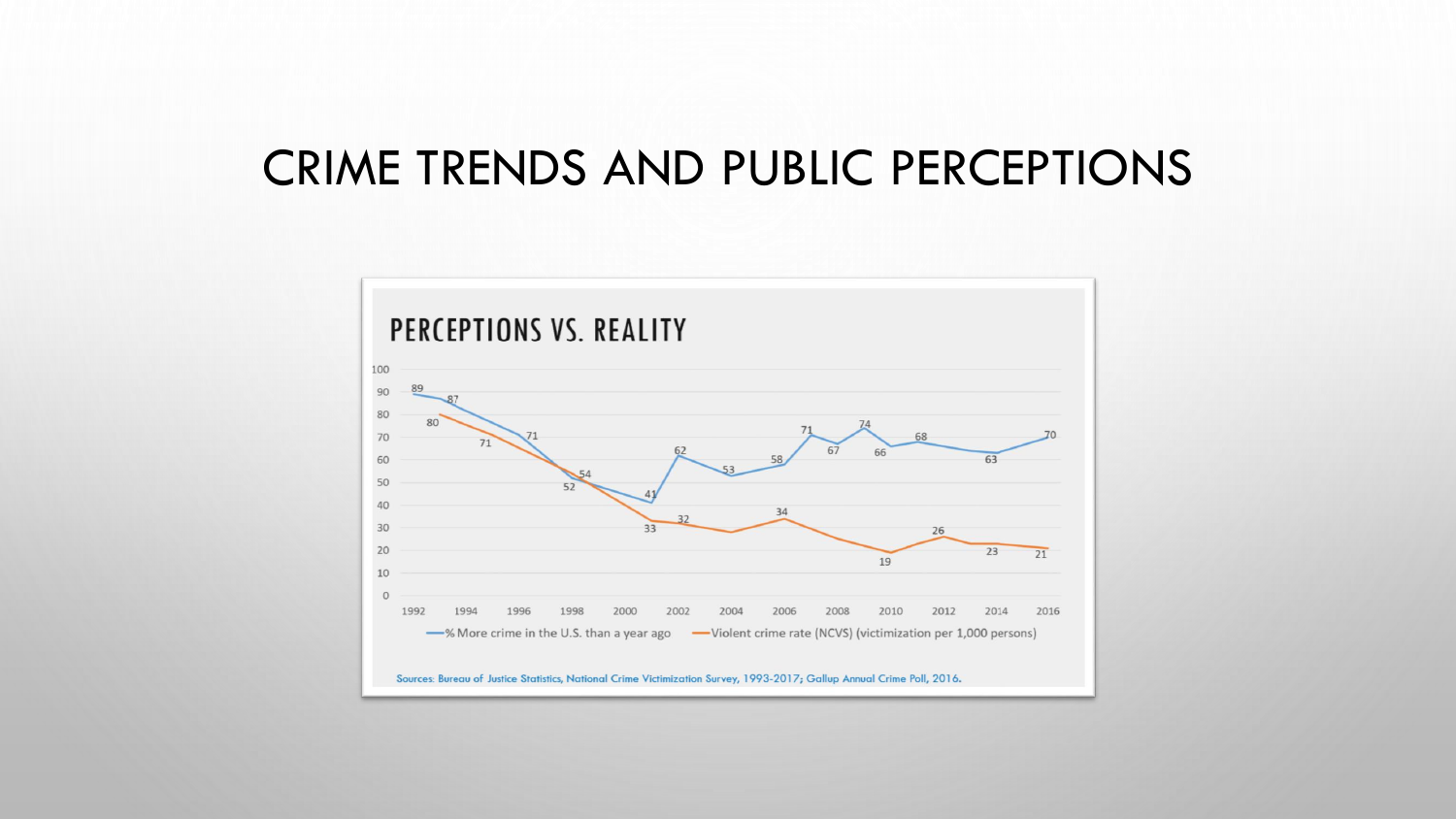## KEY QUESTION #2: WHY DON'T WE KNOW THIS ALREADY?

3. ABSENCE OF ORGANIZATION OF KNOWLEDGE

• NIJ SOLICITATION ABOUT "ROOT CAUSES" OF SCHOOL VIOLENCE

• NO SHORTAGE OF STUDIES

• KEY NEED: TO ORGANIZE SYSTEMATICALLY WHAT THOSE STUDIES TELL US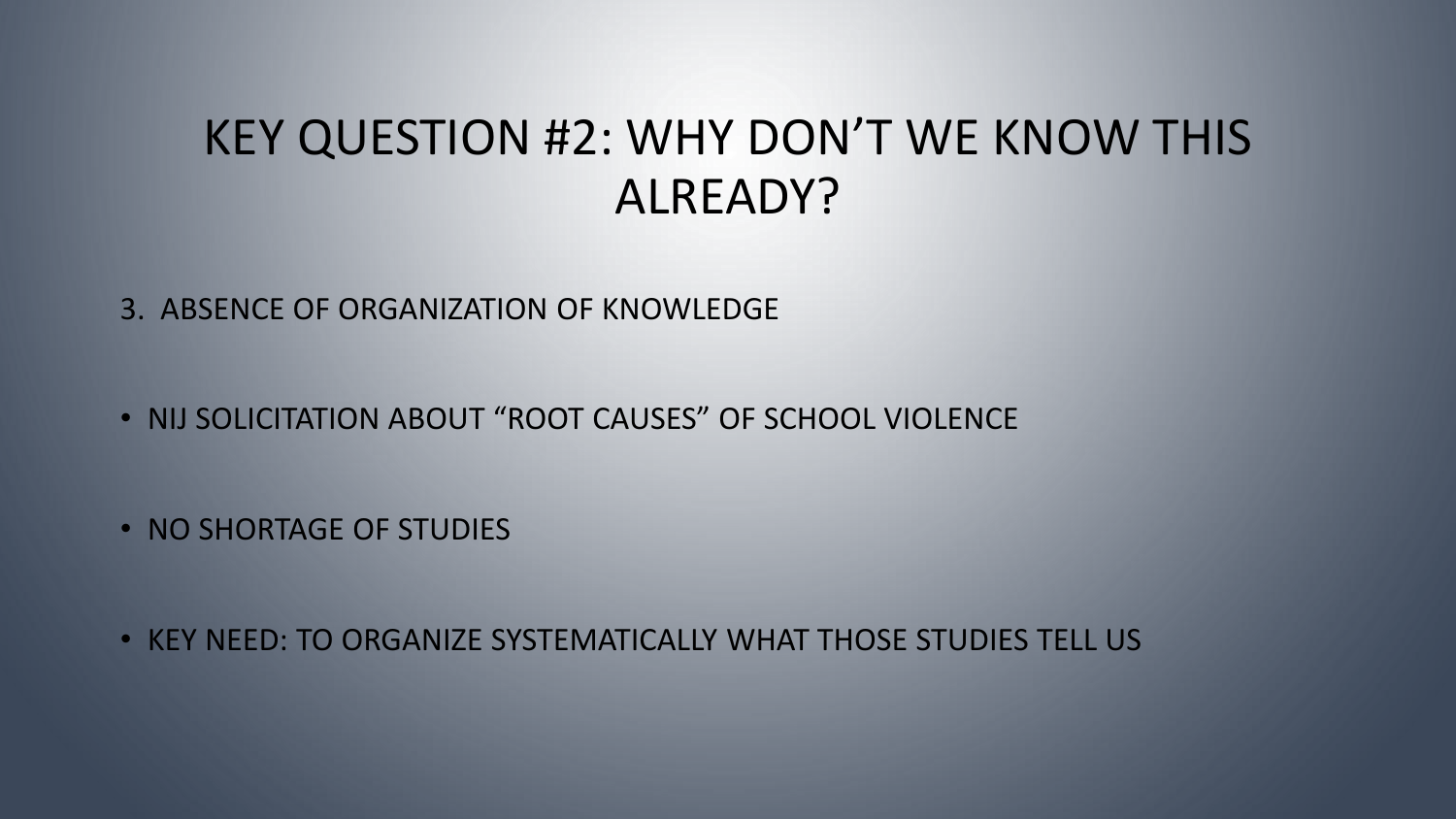### PROJECT OVERVIEW

1. ORGANIZE THE EXISTING EMPIRICAL KNOWLEDGE BASE REGARDING SCHOOL VIOLENCE

2. IDENTIFY THE KEY INDIVIDUAL-, SCHOOL-, AND COMMUNITY-LEVEL FACTORS THAT SHOULD BE TARGETED FOR CHANGE AND/OR INTERVENTION TO REDUCE SCHOOL VIOLENCE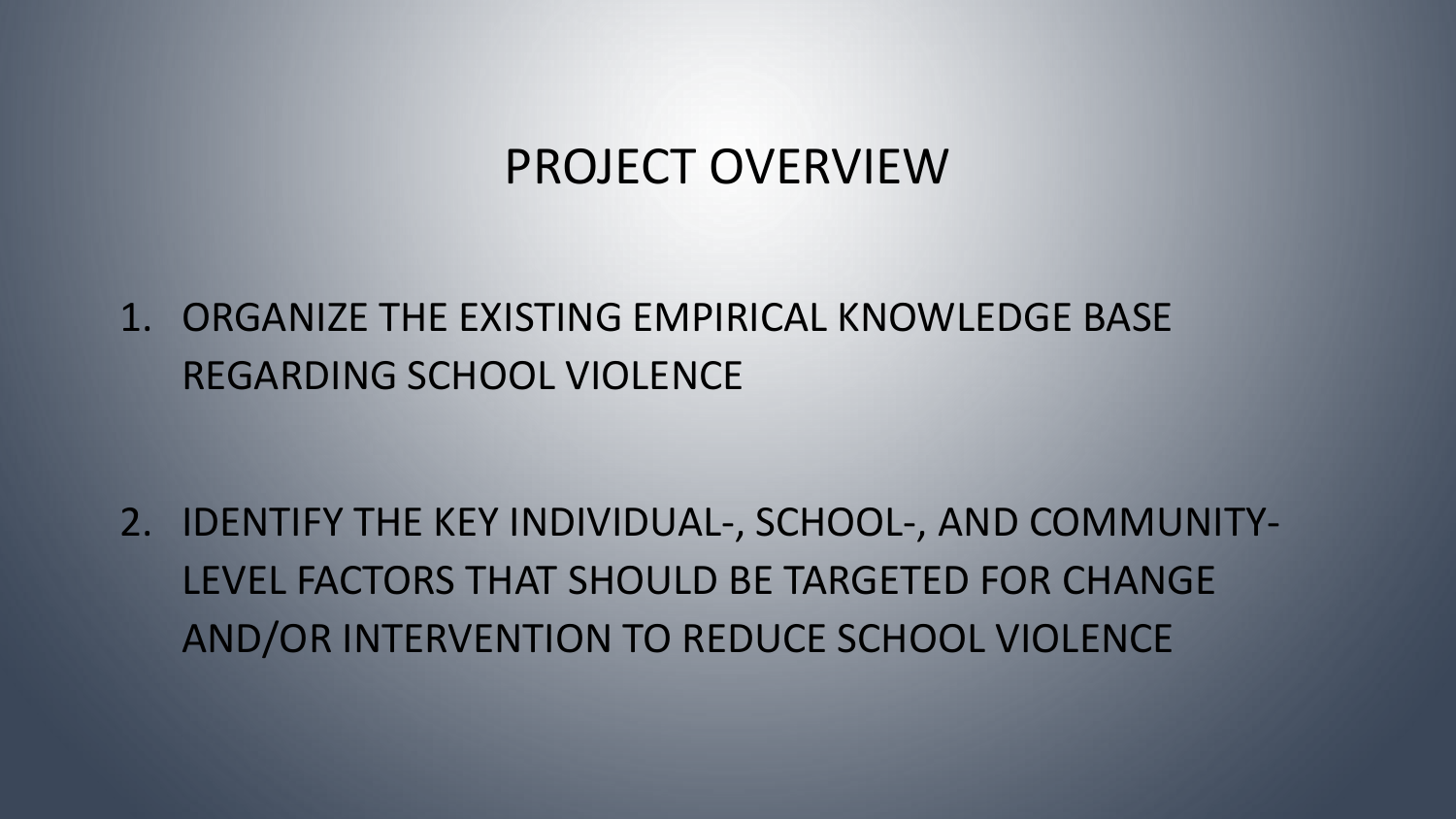# THE IMPORTANCE OF META-ANALYSIS

• ALLOWS FOR THE CALCULATION OF PRECISE ESTIMATES OF THE "EFFECT SIZE" OF CERTAIN RELATIONSHIPS (NOT JUST "STATISTICAL SIGNIFICANCE")

• USEFUL FOR ORGANIZING KNOWLEDGE ON A PARTICULAR SUBJECT

• CAN ALSO PROVIDE FIRM EVIDENCE ABOUT HOW THE EFFECT SIZE OF A CERTAIN RELATIONSHIP VARIES UNDER DIFFERENT CONDITIONS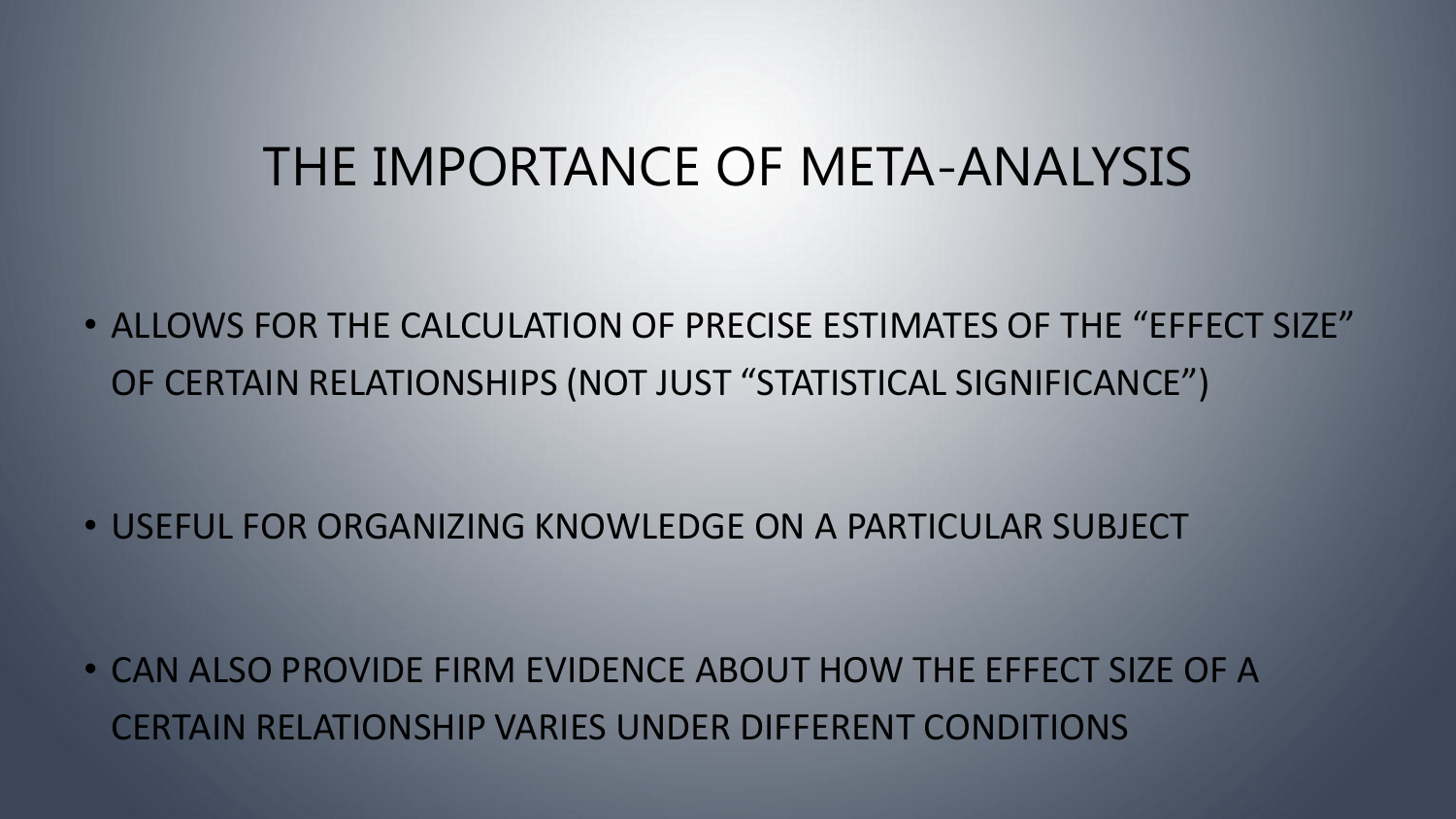### PROJECT PURPOSE

• DETERMINE THE KEY INDIVIDUAL-, SCHOOL-, AND COMMUNITY-LEVEL FACTORS THAT ARE ASSOCIATED WITH AGGRESSION OR VIOLENCE AT SCHOOL

• IDENTIFY THESE SOURCES FOR BOTH PERPETRATION AND VICTIMIZATION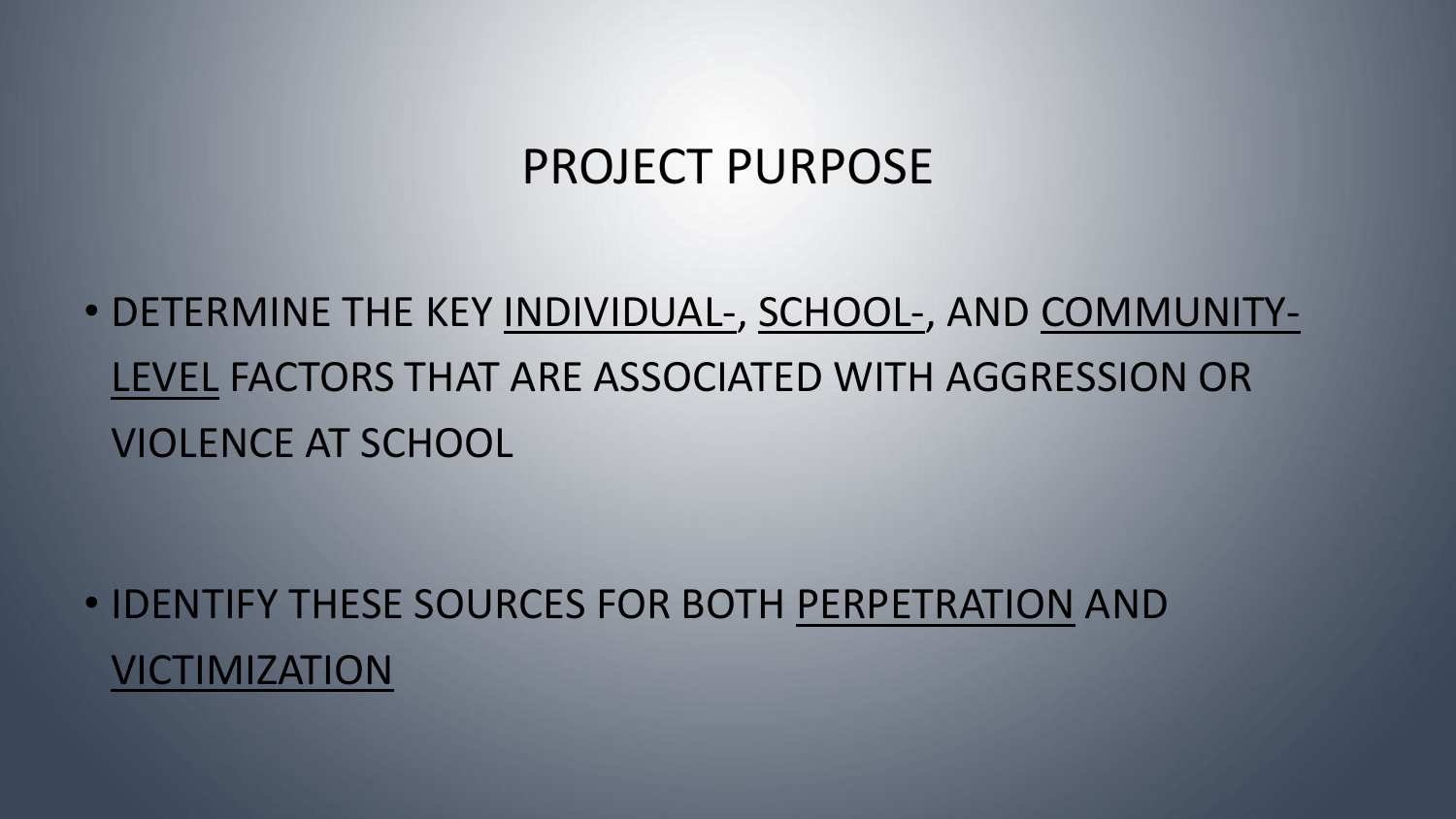### SAMPLE OF STUDIES

• ALL QUANTITATIVE STUDIES ON AGGRESSION, VIOLENCE, AND VICTIMIZATION OCCURRING WITHIN K-12 SCHOOLS WERE ELIGIBLE FOR INCLUSION (JAN 2017)

• ELECTRONIC SEARCHES THROUGH GOOGLE SCHOLAR AND 120 DIFFERENT PEER-REVIEWED JOURNALS IN EDUCATION, PSYCHOLOGY, SOCIOLOGY, SOCIAL WORK, HEALTH, CRIMINOLOGY, AND YOUTH DEVELOPMENT

- SEARCHED USING VARIOUS COMBINATIONS OF THE FOLLOWING KEY PHRASES:
	- *SCHOOL, VIOLENCE, VICTIM\*, BULLY\*, AGGRESS\*, PEER, INTIMIDATION, ASSAULT, ATTACK, HARM, WEAPON, GUN, ABUSE, FIGHT, OFFENDING, CRIME*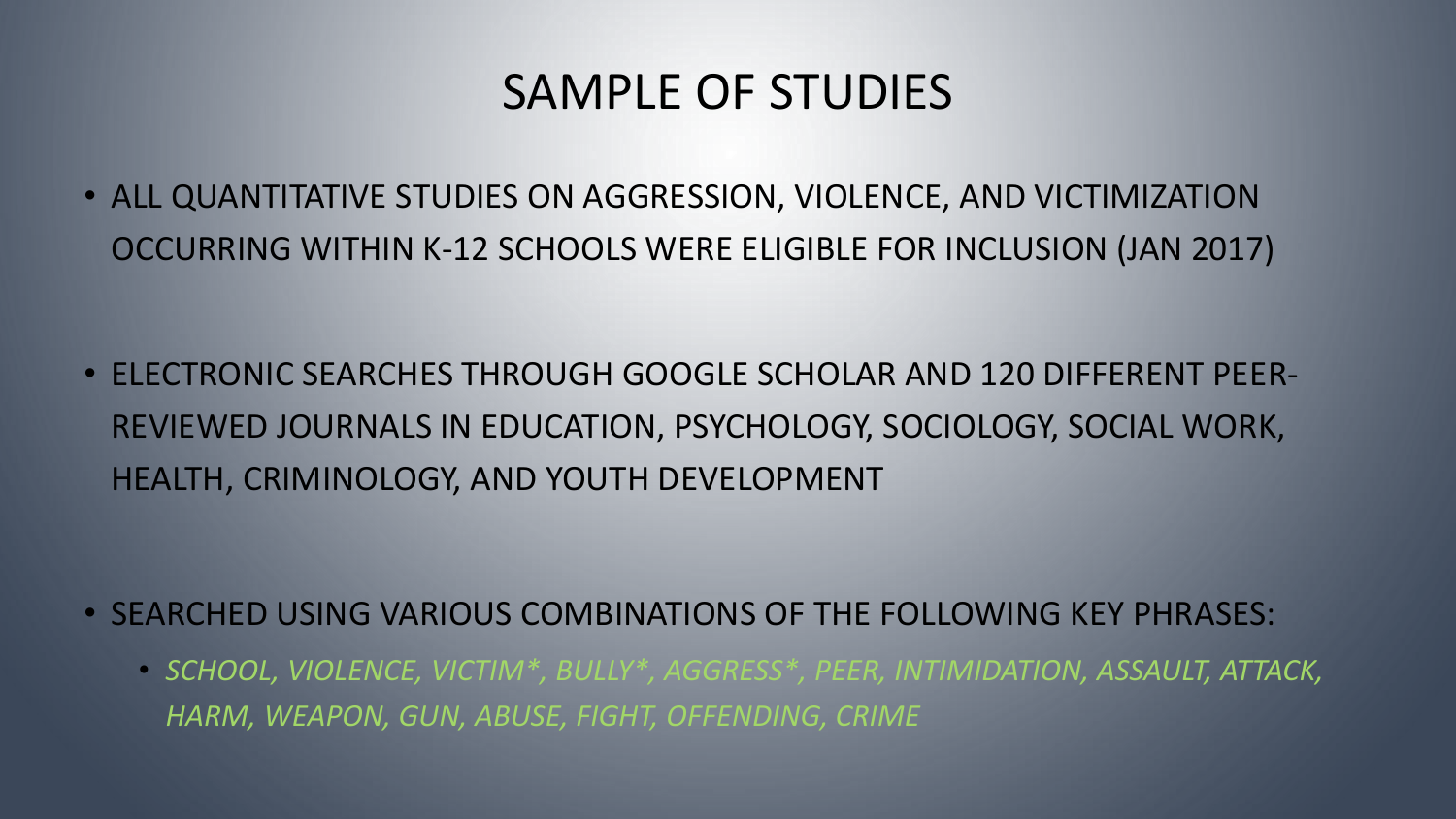# SAMPLE OF STUDIES

### • SAMPLE IS COMPRISED OF **693** STUDIES

### • INCLUDES 8,551 EFFECT SIZE ESTIMATES

- 3,840 EFFECT SIZES FOR DELINQUENCY/AGGRESSION (44.9%)
- 4,711 EFFECT SIZES FOR VICTIMIZATION (55.1%)
- 545 DIFFERENT DATASETS
- DATA DRAWN FROM 68 DIFFERENT NATIONS (56.2% U.S. SAMPLES)
- LARGEST META-ANALYSIS IN THE SOCIAL SCIENCES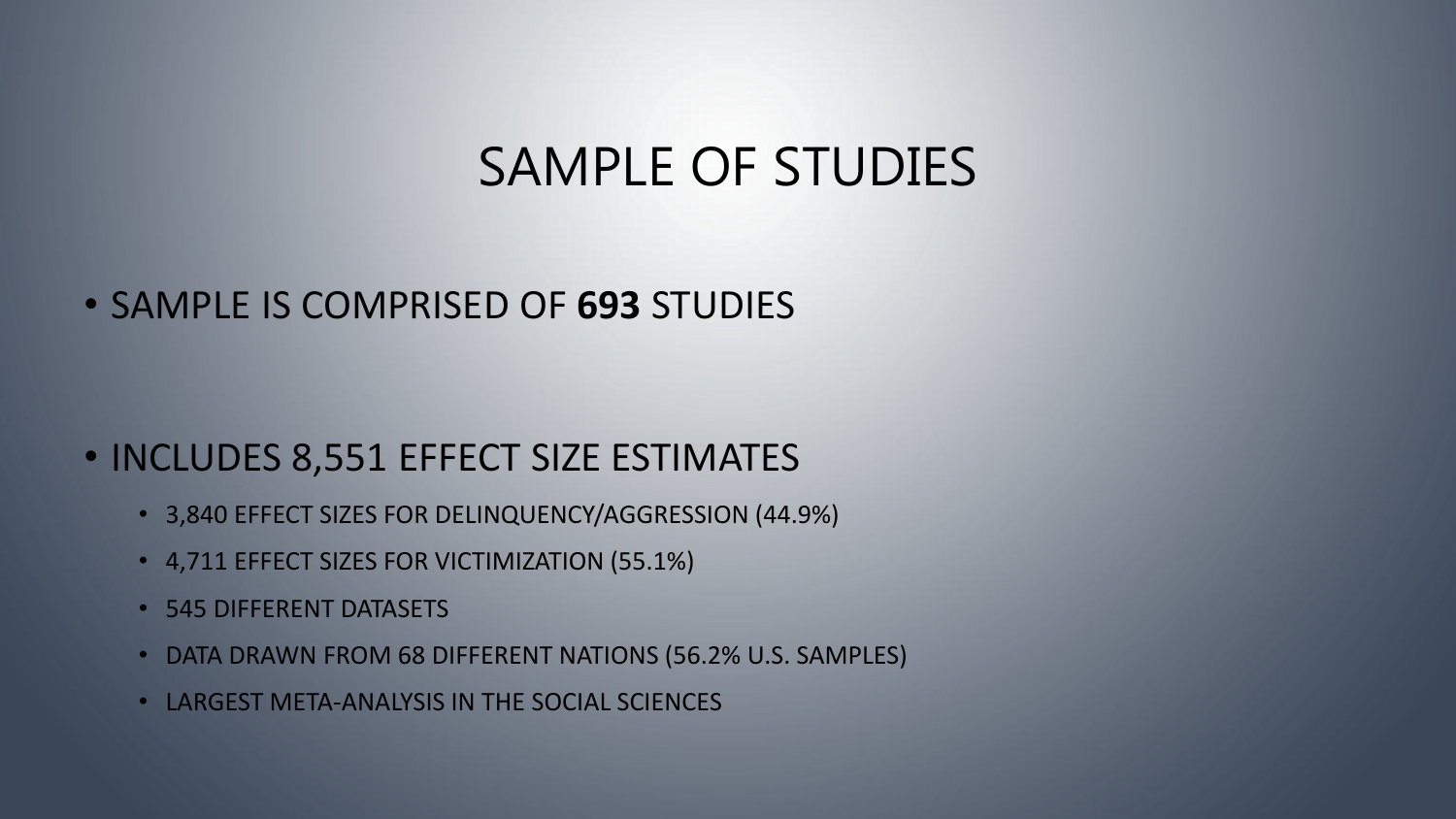• DEVELOPED A DETAILED CODING SCHEME FOR EACH STUDY ACCORDING TO 58 DIFFERENT CHARACTERISTICS

- SAMPLE SIZE, COMPOSITION, AND ORIGIN
- RESEARCH DESIGN (CROSS-SECTIONAL VERSUS LONGITUDINAL)
- TYPE OF VICTIMIZATION/VIOLENCE CONSIDERED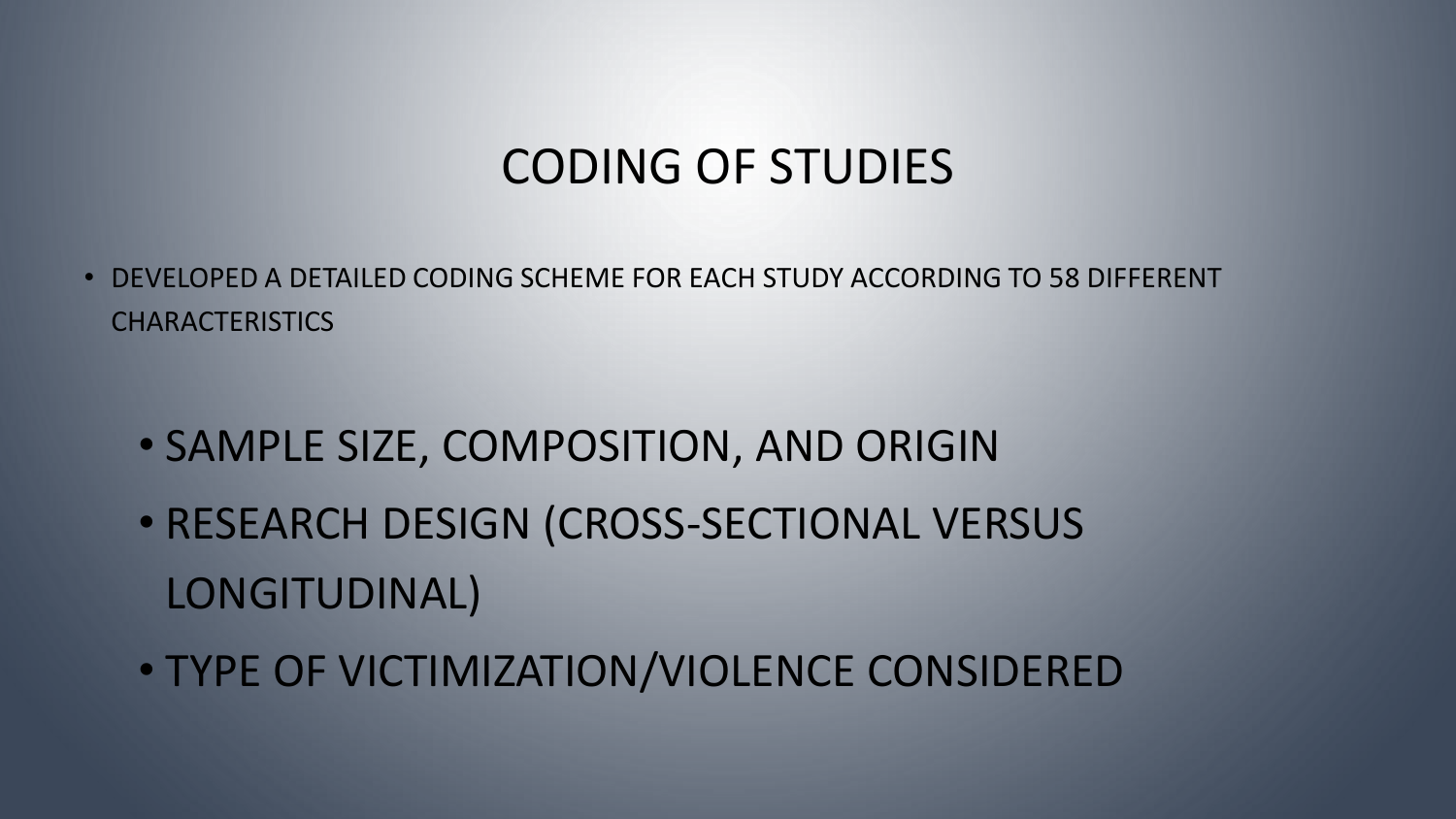### • Outcomes:

- **VICTIMIZATION** (55.1%)
	- BULLYING
	- THREATS
	- ASSAULT
	- ASSAULT WITH WEAPON
	- SHOT/STABBED
	- SEXUAL HARASSMENT
	- SEXUAL ASSAULT
	- EXPOSURE TO VIOLENCE
	- PERSONAL THEFT

#### PERPETRATION (44.9%)

- BULLYING
- THREATS
- ASSAULT
- ASSAULT WITH WEAPON
- SHOT/STABBED
- SEXUAL HARASSMENT
- SEXUAL ASSAULT
- WEAPON CARRYING
- PERSONAL THEFT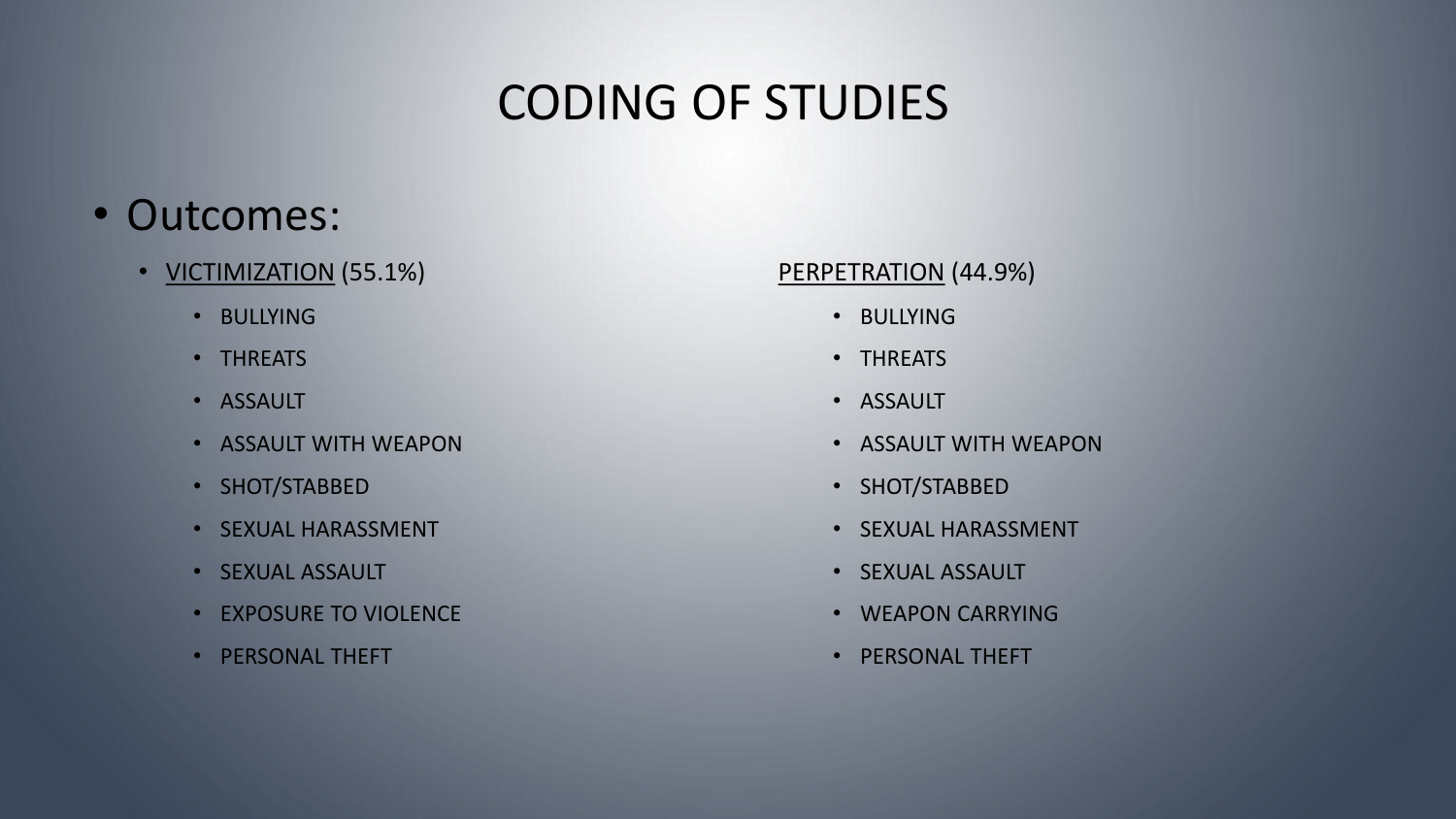- Individual-level predictors:
	- AGE
	- SEX
	- RACE/ETHNICITY
	- SOCIOECONOMIC STATUS
	- IQ
	- SELF-CONTROL
	- ANTISOCIAL ATTITUDES
	- ANTISOCIAL BEHAVIOR
	- SUBSTANCE USE
	- VICTIMIZATION
	- CHILDHOOD ABUSE
	- DEVIANT PEER ASSOCIATION
	- RISK AVOIDANCE
- WEAPON CARRYING
- UNSTRUCTURED SOCIALIZING
- EXTRACURRICULAR ACTIVITIES
- BONDS TO SCHOOL
- BONDS TO PARENTS
- SCHOOL PERFORMANCE
- SOCIAL COMPETENCE
- POPULARITY
- SOCIAL EXCLUSION
- DISABILITY (LEARNING OR PHYSICAL)
- SEXUAL ORIENTATION
- GENDER IDENTITY
- IMMIGRANT STATUS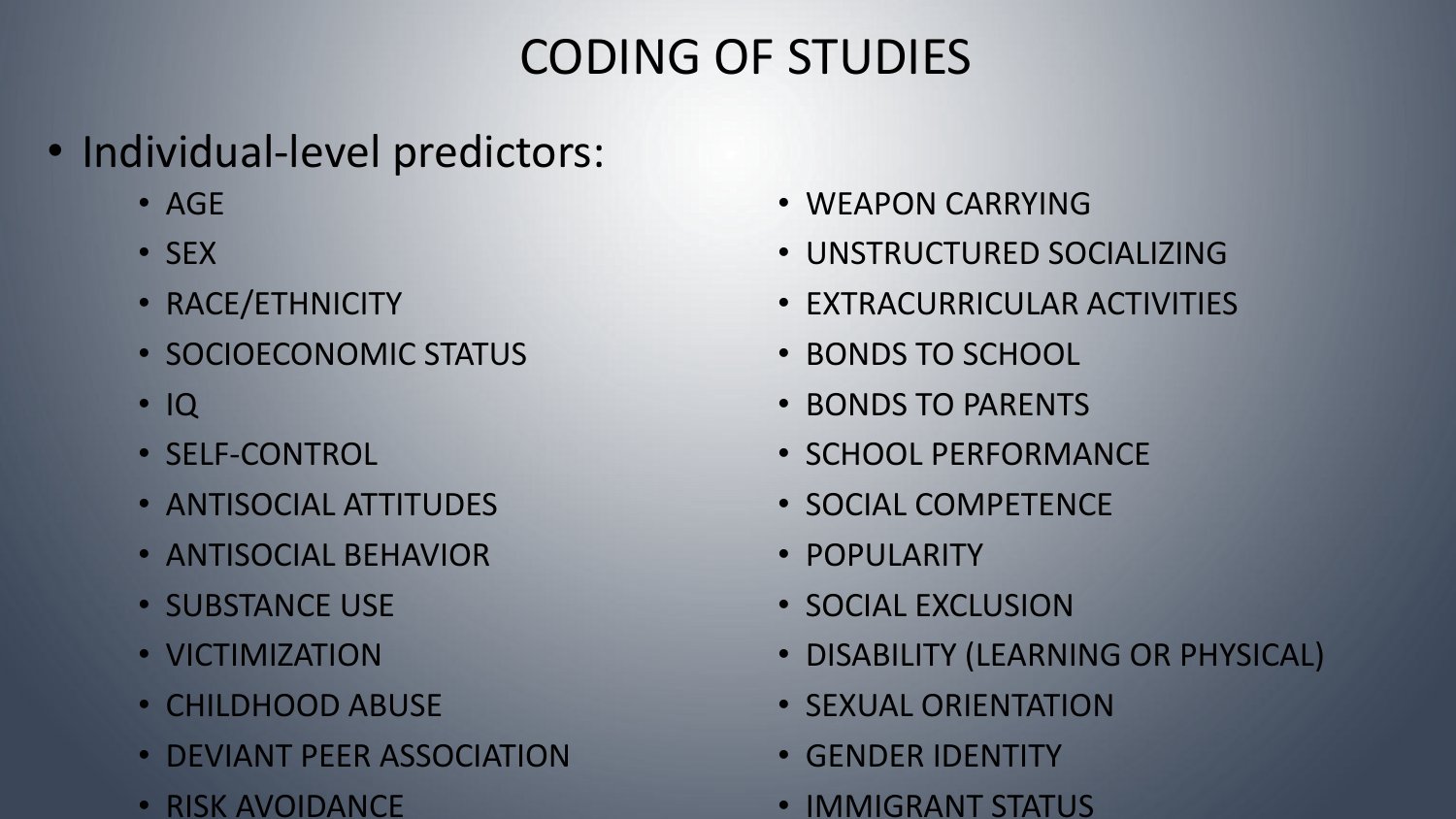- - NEGATIVE SCHOOL CLIMATE
	- URBAN SCHOOL
	- SCHOOL SIZE
	- SCHOOL DISORDER
	- VIOLENT SCHOOL CONTEXT
	- SCHOOL RESOURCE OFFICER(S)
	- SCHOOL SECURITY GUARDS
	- METAL DETECTORS
	- SECURITY CAMERAS
- School-level predictors: Community-level predictors:
	- ECONOMIC DEPRIVATION
	- COLLECTIVE EFFICACY
	- COMMUNITY DISORDER
	- COMMUNITY CRIME RATE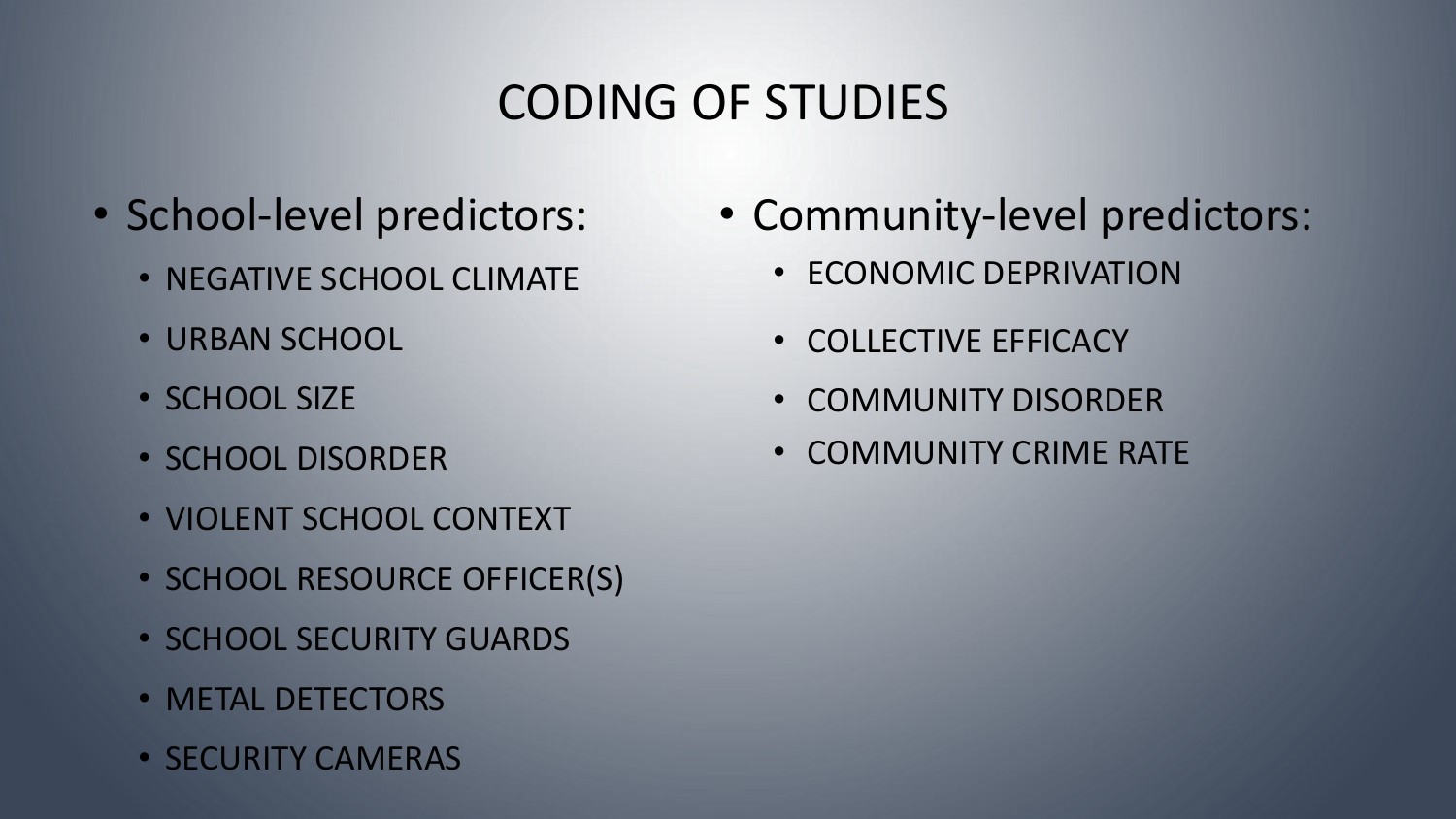# RESULTS: MEAN EFFECT SIZES FOR VICTIMIZATION AND AGGRESSION/DELINQUENCY/VIOLENCE AT SCHOOL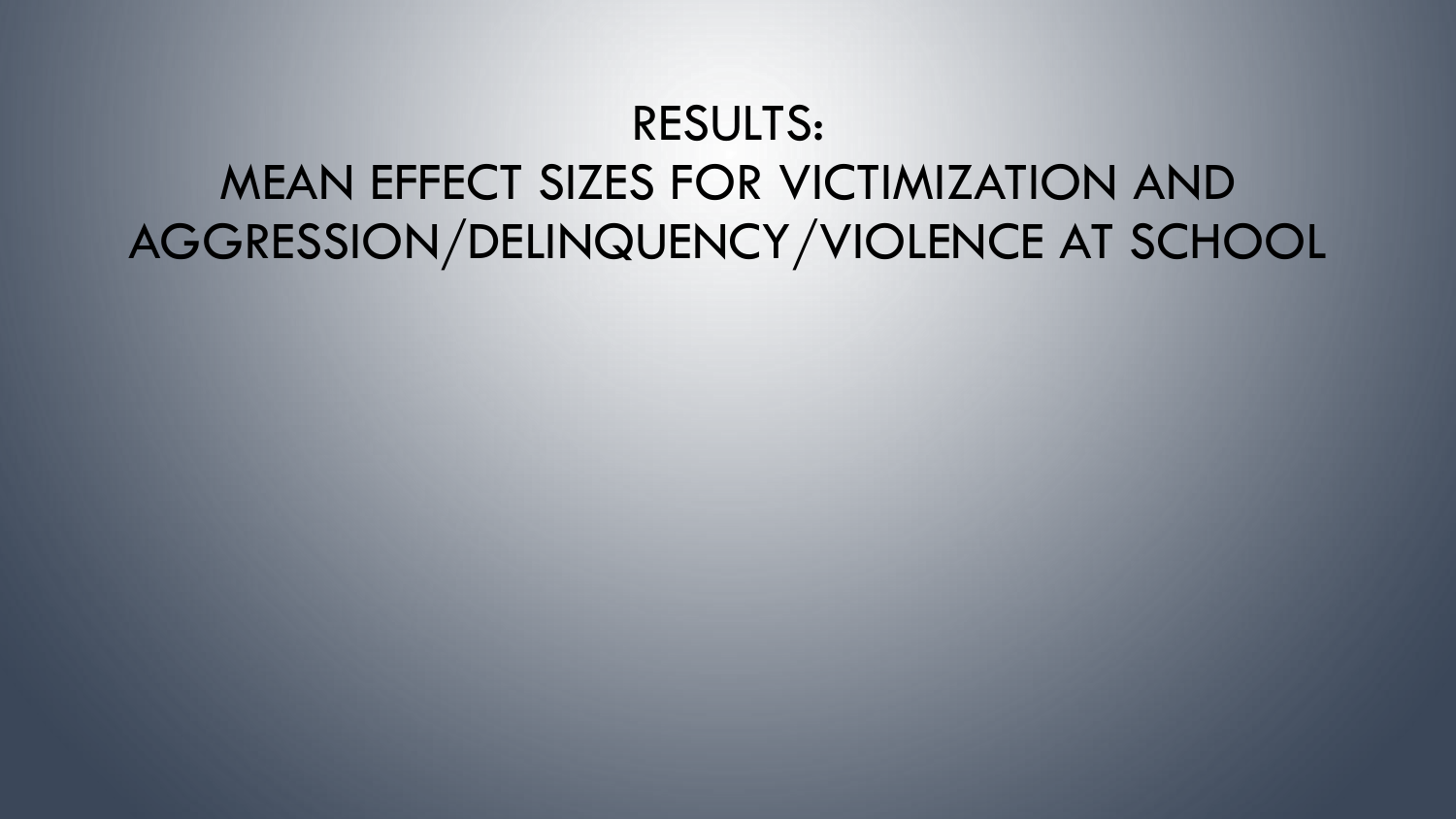### TABLE 1. OUTCOMES ASSESSED FOR VICTIMIZATION AT SCHOOL

| <b>Type of Outcome</b>        | <b>Percent</b> | N    |
|-------------------------------|----------------|------|
| <b>Bullying victimization</b> | 58.99%         | 2783 |
| <b>Violent victimization</b>  | $17.15\%$      | 809  |
| General violence              | 5.28%          | 249  |
| Assault                       | 8.99%          | 424  |
| Aggravated assault            | 1.38%          | 65   |
| Sexual assault                | 1.50%          | 71   |
| Non-violent victimization     | 15.52%         | 732  |
| General non-violent           | 1.78%          | 84   |
| <b>Theft</b>                  | 4.37%          | 206  |
| <b>Threats</b>                | 5.68%          | 268  |
| <b>Sexual Harassment</b>      | 3.69%          | 174  |
| <b>General victimization</b>  | 6.42%          | 303  |
| <b>Exposure to violence</b>   | 1.93%          | 91   |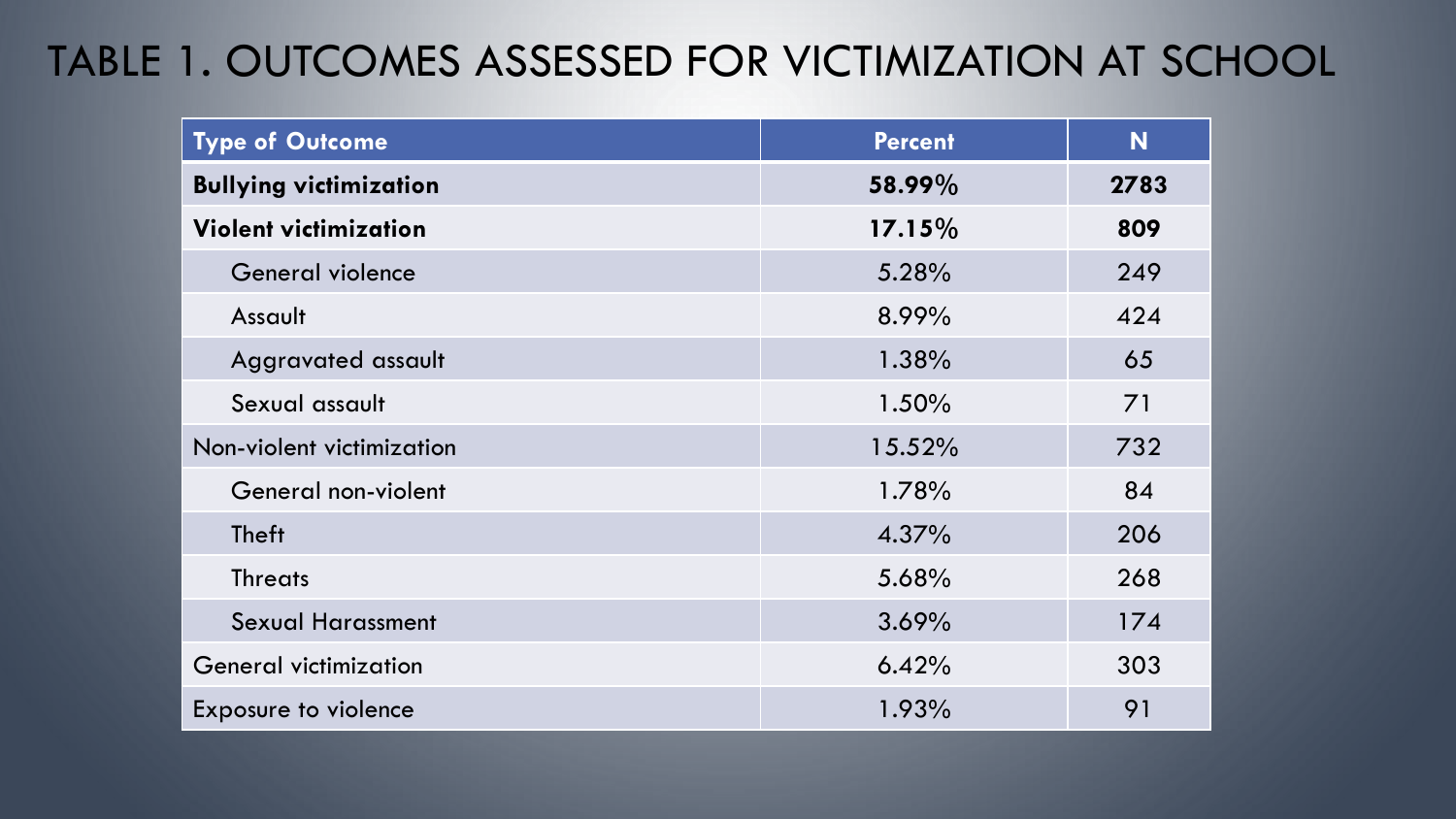### TABLE 2. RANK-ORDERED EFFECT SIZE ESTIMATES OF INDIVIDUAL-, SCHOOL-, AND COMMUNITY-LEVEL PREDICTORS OF VICTIMIZATION AT SCHOOL

| <b>Significant predictors</b>      | <b>Non-significant predictors</b> |
|------------------------------------|-----------------------------------|
| 1. Prior victimization             | Community crime                   |
| 2. Social competence               | Risk avoidance                    |
| 3. Violent school context          | Weapon carrying                   |
| 4. Peer rejection                  | Race (non-white)                  |
| 5. Negative school climate         | Community disorder                |
| 6. Disability                      | <b>Extracurriculars</b>           |
| 7. Antisocial behavior             | Substance use                     |
| 8. LGBT                            | Urban school                      |
| 9. Self-control                    | School size                       |
| 10. Popularity                     | Officer or guard at school        |
| 11. Deviant peers                  | School security device            |
| 12. Antisocial attitudes           | Socioeconomic status              |
| 13. Sex (male)                     |                                   |
| 14. School performance             |                                   |
| 15. Bonds to parents               |                                   |
| 16. Bonds to school                |                                   |
| 17. Age                            |                                   |
| 18. Community economic deprivation |                                   |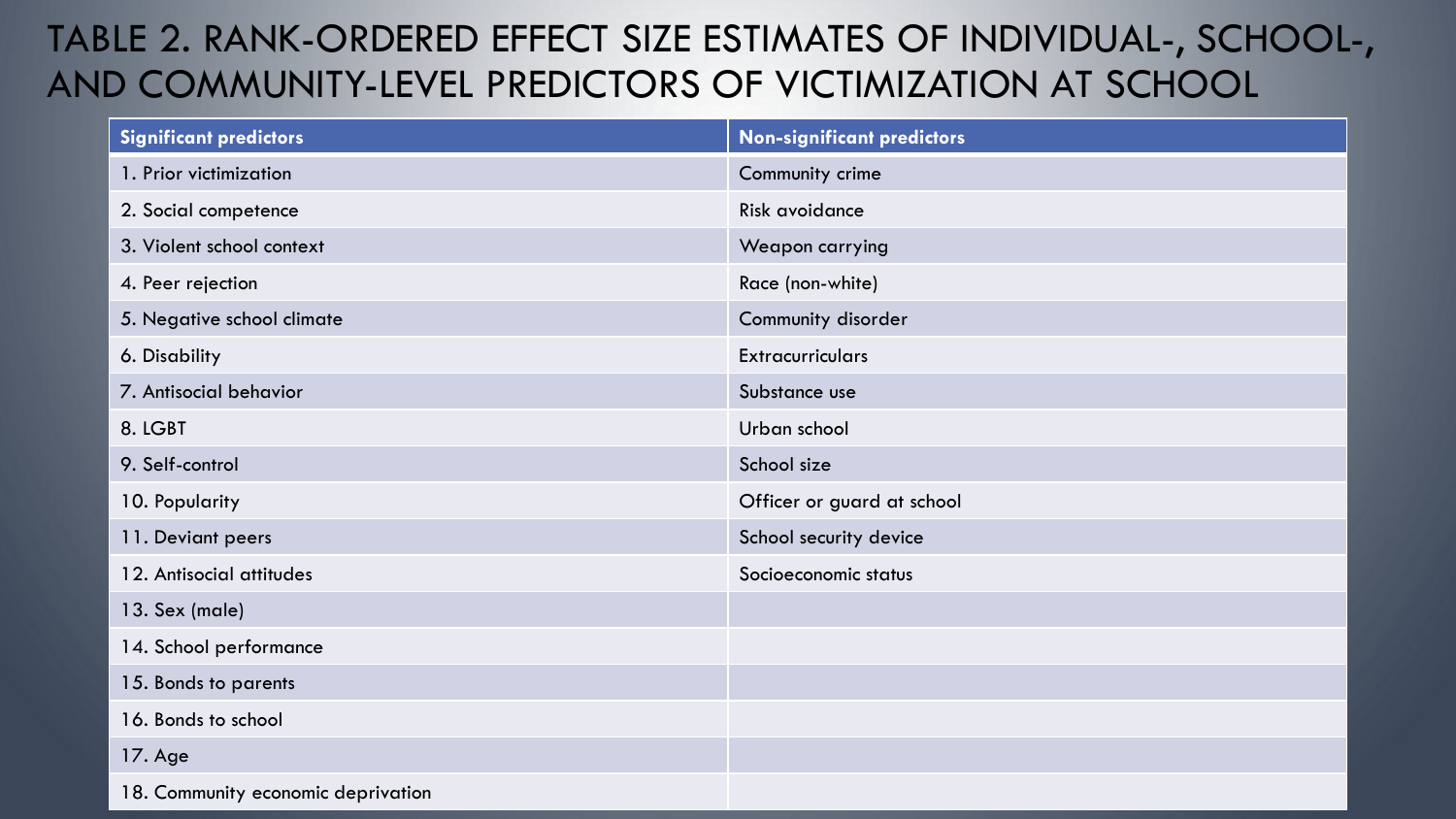### TABLE 3. MEAN EFFECT SIZE ESTIMATES FOR INDIVIDUAL-LEVEL PREDICTORS OF VICTIMIZATION AT SCHOOL

| <b>Correlate</b>           | <b>Mean ES</b> | N    | <b>Correlate</b>           | <b>Mean ES</b> | N   |
|----------------------------|----------------|------|----------------------------|----------------|-----|
| Age                        | $-.05**$       | 289  | Substance use              | .01            | 37  |
| Sex (male)                 | $.07**$        | 1131 | <b>Prior victimization</b> | $.32***$       | 473 |
| Race (non-white)           | $-.02$         | 396  | Deviant peers              | $.08**$        | 35  |
| Socioeconomic status       | .01            | 148  | Weapon carrying            | .03            | 21  |
| Self-control               | $-11**$        | 58   | Risk avoidance             | .06            | 25  |
| Antisocial attitudes       | $.07*$         | 71   | <b>Extracurriculars</b>    | .02            | 95  |
| <b>Antisocial behavior</b> | $.15***$       | 426  | <b>Bonds to School</b>     | $-.05**$       | 203 |
| School performance         | $-.06**$       | 197  | <b>Bonds to parents</b>    | $-.05**$       | 86  |
| Social competence          | $-.24**$       | 205  | <b>LGBT</b>                | $.15***$       | 48  |
| Popularity                 | $-.11*$        | 32   | <b>Disability</b>          | $.15***$       | 140 |
| Peer rejection             | $.17***$       | 90   |                            |                |     |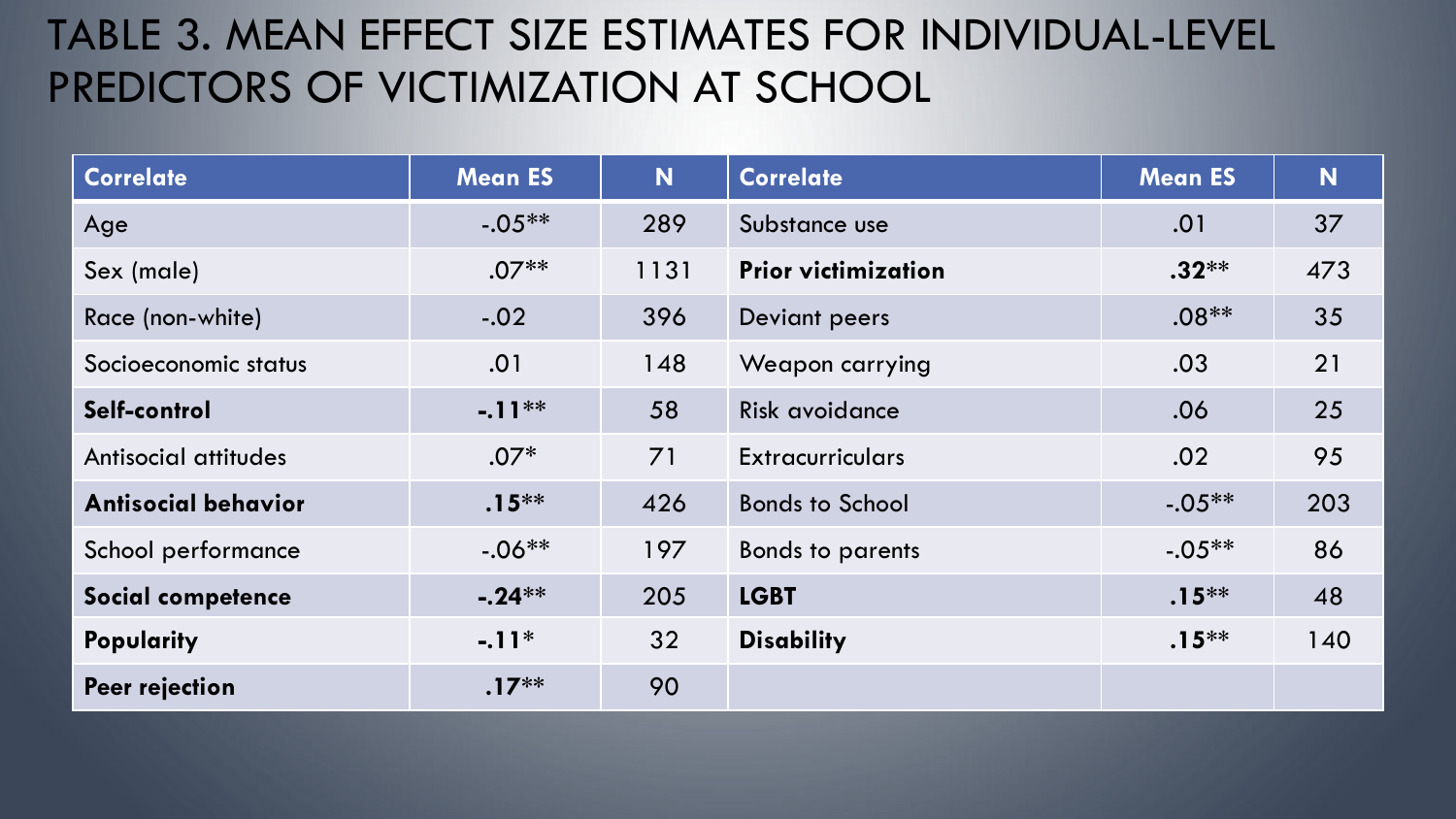### TABLE 4. MEAN EFFECT SIZE ESTIMATES FOR SCHOOL AND COMMUNITY-LEVEL PREDICTORS OF VICTIMIZATION AT SCHOOL

| <b>Correlate</b>               | <b>Mean ES</b> | N   | <b>Correlate</b>       | <b>Mean ES</b> | N               |
|--------------------------------|----------------|-----|------------------------|----------------|-----------------|
| School level                   |                |     | <b>Community level</b> |                |                 |
| <b>Negative school climate</b> | $.15***$       | 154 | Economic deprivation   | $.03*$         | 56              |
| Urban school                   | $-.01$         | 83  | Community crime        | .06            | 11              |
| School size                    | $-.01$         | 85  | Community disorder     | .02            | $5\overline{)}$ |
| <b>Violent school</b>          | $.21***$       | 56  |                        |                |                 |
| School disorder                | .03            | 43  |                        |                |                 |
| Security devices               | $-.01$         | 13  |                        |                |                 |
| Officer or guard               | .01            | 6   |                        |                |                 |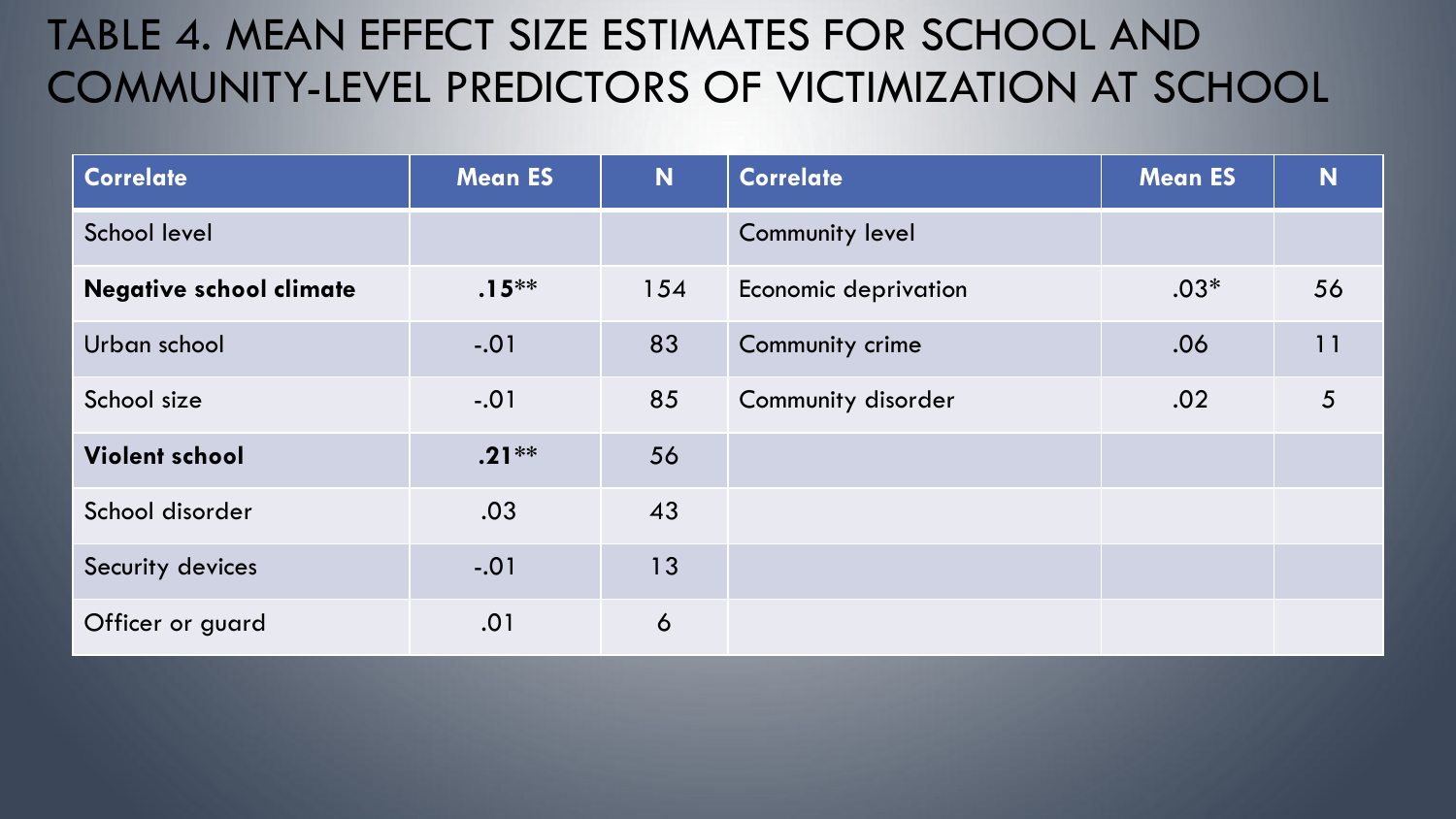### TABLE 5. OUTCOMES ASSESSED FOR AGGRESSION/DELINQUENCY AT **SCHOOL**

| <b>Type of Outcome</b>    | <b>Percent</b> | N    |
|---------------------------|----------------|------|
| <b>Bullying</b>           | $60.29\%$      | 2315 |
| <b>Violent offending</b>  | $15.91\%$      | 611  |
| General violence          | 4.38%          | 168  |
| Assault                   | $9.51\%$       | 365  |
| Aggravated assault        | 1.02%          | 39   |
| Sexual assault            | 1.02%          | 39   |
| Non-violent delinquency   | 9.32%          | 358  |
| General non-violent       | 1.02%          | 39   |
| <b>Theft</b>              | 0.60%          | 23   |
| <b>Threats</b>            | 6.67%          | 256  |
| <b>Sexual Harassment</b>  | 1.12%          | 43   |
| General delinquency       | $7.06\%$       | 271  |
| Weapon carrying at school | 7.34%          | 282  |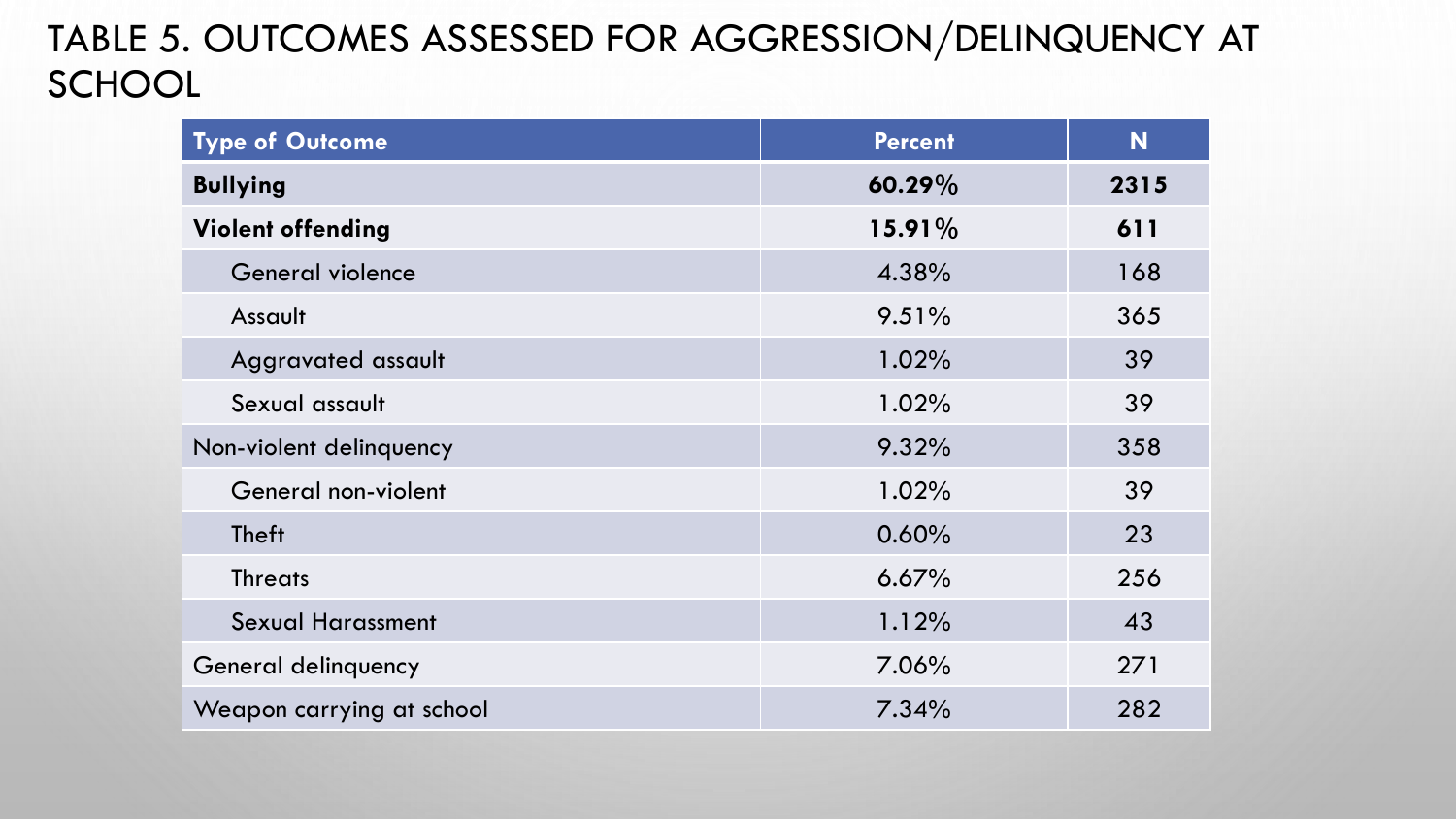#### TABLE 6. RANK-ORDERED EFFECT SIZE ESTIMATES OF INDIVIDUAL-, SCHOOL-, AND COMMUNITY-LEVEL PREDICTORS OF AGGRESSION/DELINQUENCY AT SCHOOL

| <b>Significant predictors</b>  | <b>Non-significant predictors</b> |
|--------------------------------|-----------------------------------|
| 1. Antisocial behavior         | Popularity                        |
| 2. Deviant peers               | Risk avoidance                    |
| 3. Victimization               | Disability                        |
| 4. Peer rejection              | Race (non-white)                  |
| 5. Weapon carrying             | Community disorder                |
| 6. Antisocial attitudes        | <b>Extracurriculars</b>           |
| 7. Social competence           | Age                               |
| 8. Self-control                | Urban school                      |
| 9. Substance use               | School size                       |
| 10. Bonds to parents           | Officer or guard at school        |
| 11. Violent school context     | School security device            |
| 12. Bonds to school            | Economic deprivation              |
| 13. Negative school climate    |                                   |
| 14. Sex (male)                 |                                   |
| 15. School disorder            |                                   |
| 16. Community crime            |                                   |
| 17. School performance         |                                   |
| 18. Socioeconomic status       |                                   |
| 19. Officer or guard at school |                                   |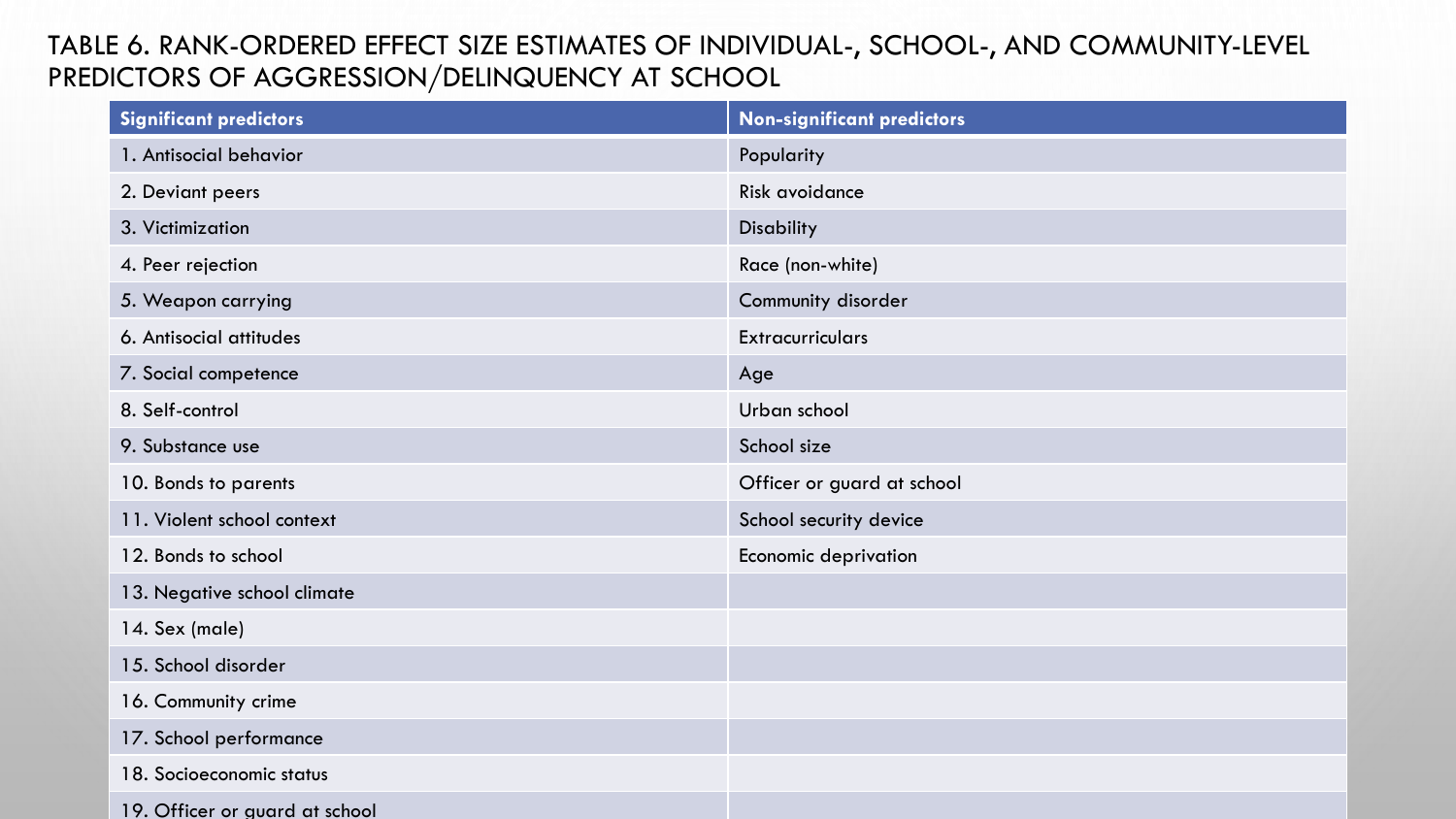### TABLE 7. MEAN EFFECT SIZE ESTIMATES FOR INDIVIDUAL-LEVEL PREDICTORS OF AGGRESSION/DELINQUENCY AT SCHOOL

| <b>Correlate</b>            | <b>Mean ES</b> | N   | <b>Correlate</b>           | <b>Mean ES</b> | N              |
|-----------------------------|----------------|-----|----------------------------|----------------|----------------|
| Age                         | .02            | 216 | Substance use              | $.13***$       | 30             |
| Sex (male)                  | $.09**$        | 791 | <b>Prior victimization</b> | $.20**$        | 283            |
| Race (non-white)            | .03            | 157 | <b>Deviant peers</b>       | $.25***$       | 65             |
| Socioeconomic status        | $-.05$         | 137 | <b>Weapon carrying</b>     | $.19***$       | 9              |
| Self-control                | $-.13**$       | 96  | Risk avoidance             | .00.           | 22             |
| <b>Antisocial attitudes</b> | $.17***$       | 218 | <b>Extracurriculars</b>    | .01            | 16             |
| <b>Antisocial behavior</b>  | $.39***$       | 596 | <b>Bonds to School</b>     | $-.09**$       | 150            |
| School performance          | $-.06**$       | 96  | <b>Bonds to parents</b>    | $-.11**$       | 125            |
| Social competence           | $-.14**$       | 160 | <b>LGBT</b>                | $-.04$         | 5 <sup>5</sup> |
| Popularity                  | $-.04$         | 77  | <b>Disability</b>          | .02            | 71             |
| Peer rejection              | $.20**$        | 79  |                            |                |                |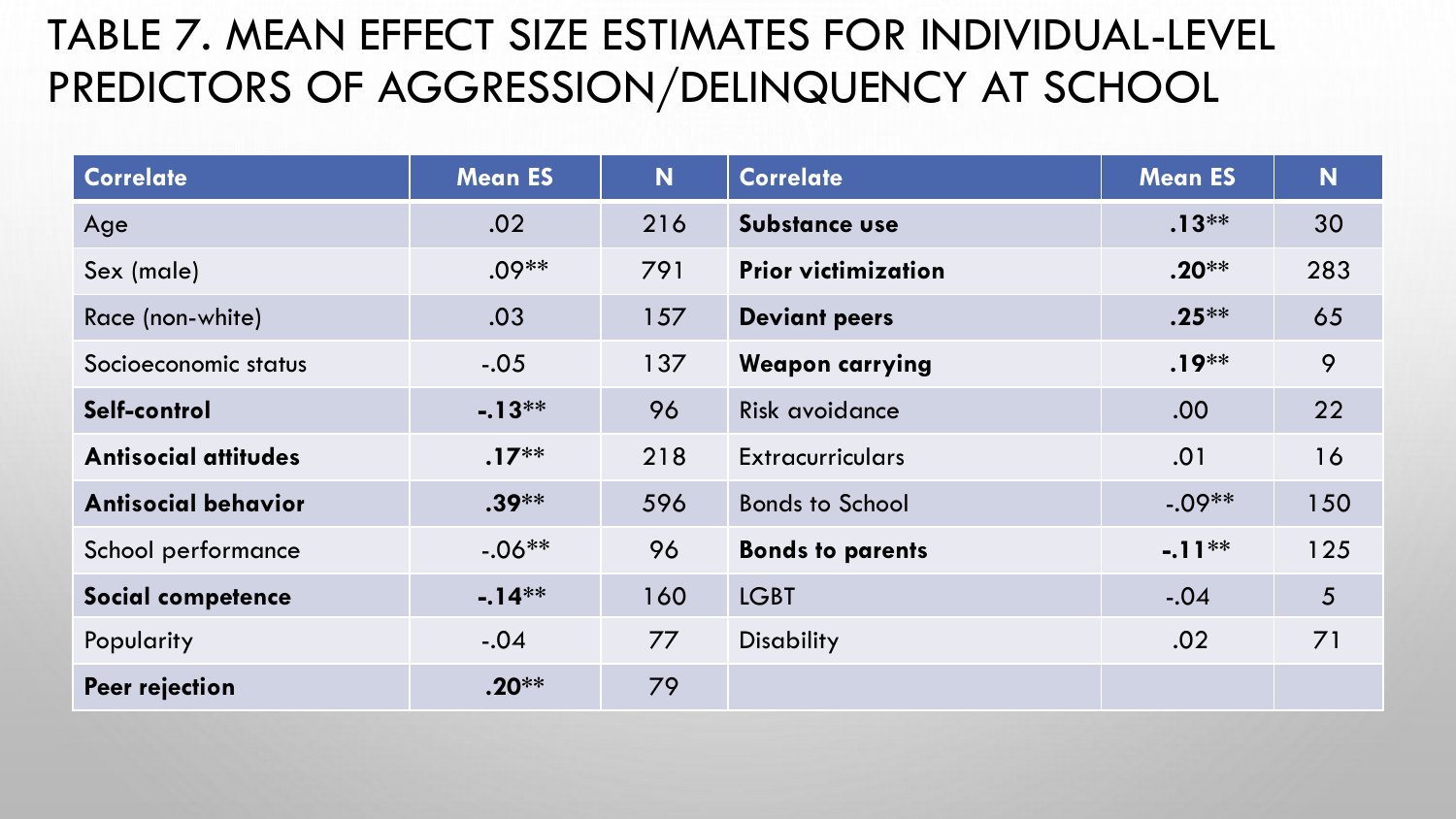#### TABLE 8. MEAN EFFECT SIZE ESTIMATES FOR SCHOOL AND COMMUNITY-LEVEL PREDICTORS OF AGGRESSION/DELINQUENCY AT SCHOOL

| <b>Correlate</b>        | <b>Mean ES</b> | N  | <b>Correlate</b>            | <b>Mean ES</b> | N  |
|-------------------------|----------------|----|-----------------------------|----------------|----|
| School level            |                |    | <b>Community level</b>      |                |    |
| Negative school climate | $.09**$        | 88 | <b>Economic deprivation</b> | .02            | 16 |
| Urban school            | .01            | 78 | Community crime             | $.07*$         | 45 |
| School size             | .05            | 48 | Community disorder          | .05            | 9  |
| <b>Violent school</b>   | $.11*$         | 49 |                             |                |    |
| School disorder         | $.08**$        | 21 |                             |                |    |
| Security devices        | .01            | 18 |                             |                |    |
| Officer or guard        | $.02*$         | 69 |                             |                |    |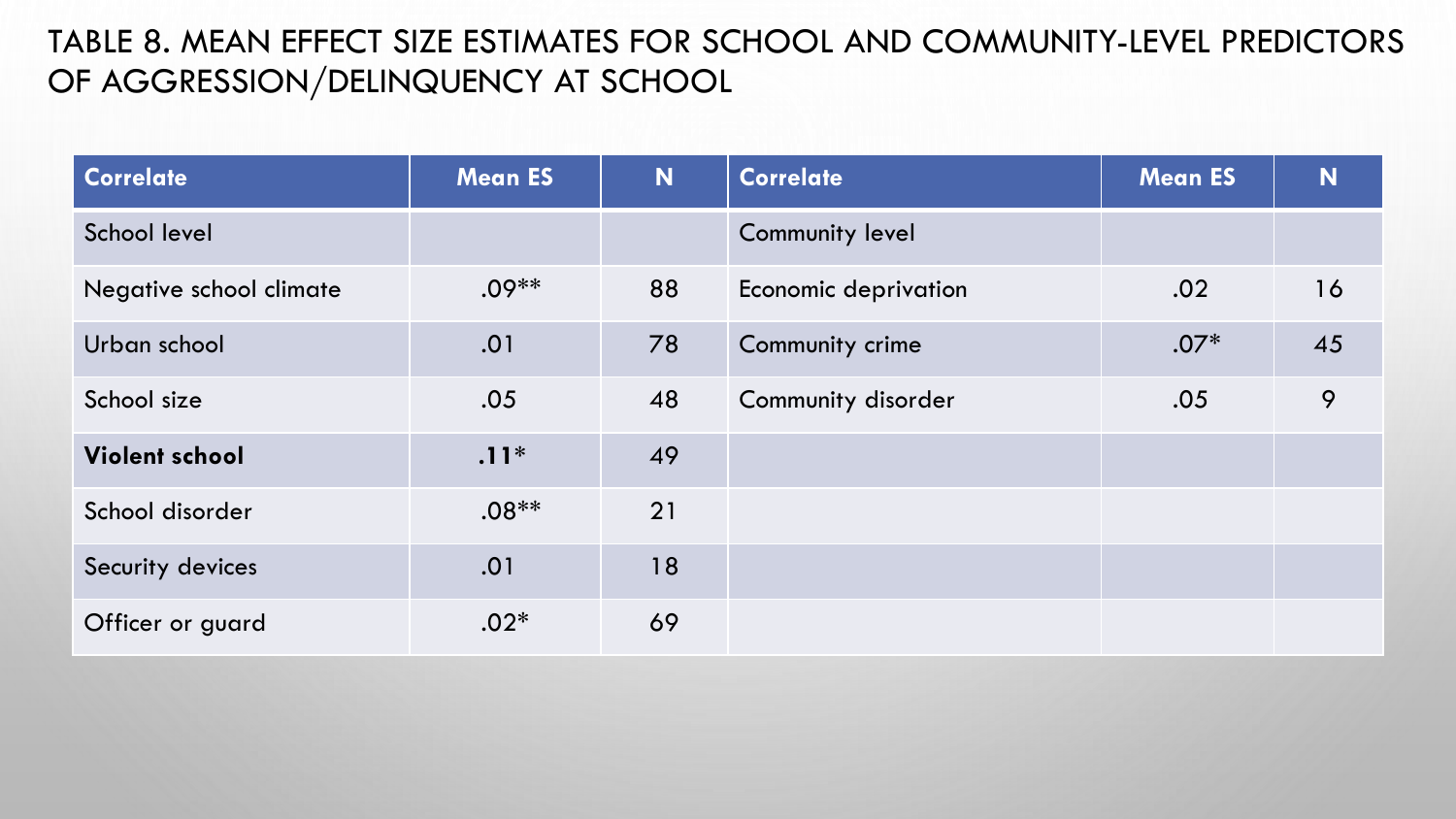## SUMMARY OF FINDINGS

- 1. SIMILARITIES ACROSS OUTCOMES
	- VICTIMIZATION; ENGAGING IN ANTISOCIAL/RISKY BEHAVIORS
	- SOCIAL COMPETENCE; SELF-CONTROL
	- VIOLENT SCHOOL CONTEXT
- 2. KEY DIFFERENCES ACROSS OUTCOMES
	- VULNERABILITY (E.G., LGBT & DISABILITY) FOR VICTIMIZATION
	- THE LIMITS OF TRADITIONAL CRIMINOLOGICAL RISK FACTORS (DEVIANT PEERS; ANTISOCIAL ATTITUDES; SUBSTANCE USE)
- 3. PRESENCE OF SCHOOL SECURITY GUARDS AND SCHOOL RESOURCE OFFICERS UNRELATED TO VICTIMIZATION OR AGGRESSION/VIOLENCE AT SCHOOL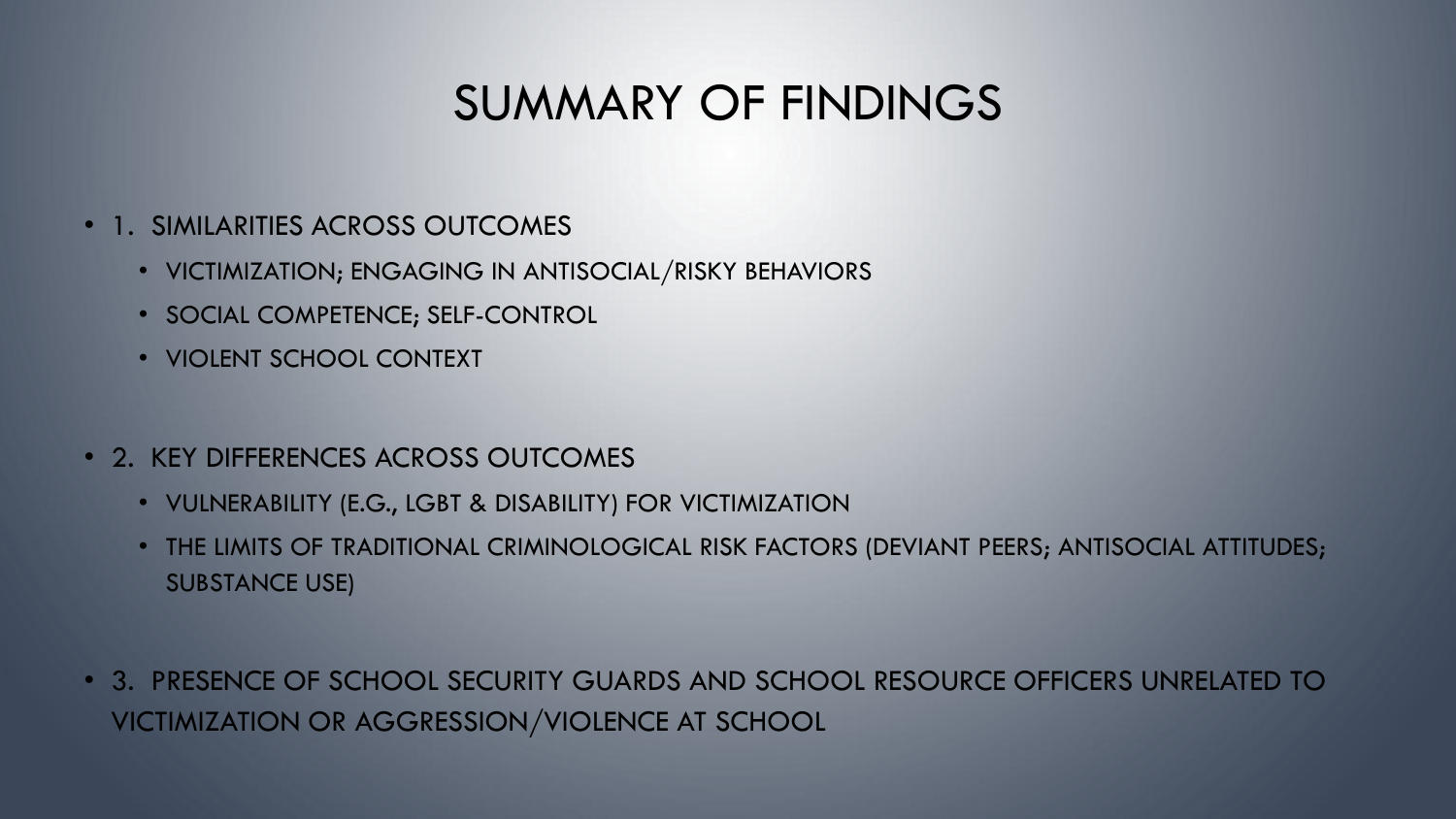## KEY IMPLICATIONS

- 1. POLICIES/PROGRAMS AIMED AT REDUCING AGGRESSIVE, DELINQUENT, AND VIOLENT BEHAVIOR:
	- RISK FACTORS FOR SCHOOL AND "STREET" CRIME ARE SIMILAR
	- PROGRAMS/INTERVENTIONS SHOULD TARGET TRADITIONAL "CRIMINOGENIC" RISK FACTORS (E.G., ANTISOCIAL ATTITUDES, DEVIANT PEER INFLUENCES, OTHER ANTISOCIAL BEHAVIORS)
- 2. POLICIES/PROGRAMS AIMED AT REDUCING VICTIMIZATION:
	- "STREET" VICTIMIZATION AND SCHOOL VICTIMIZATION DIFFER IN IMPORTANT WAYS
	- MUCH VIOLENT/AGGRESSIVE BEHAVIOR AMONG YOUTH IS NORMATIVE (PART OF SOCIAL DEVELOPMENT AND SOCIAL HIERARCHIES)
	- IDENTIFY VULNERABLE STUDENTS (LOW ON SOCIAL COMPETENCE, REJECTED BY PEERS, EXPERIENCE OTHER DISADVANTAGES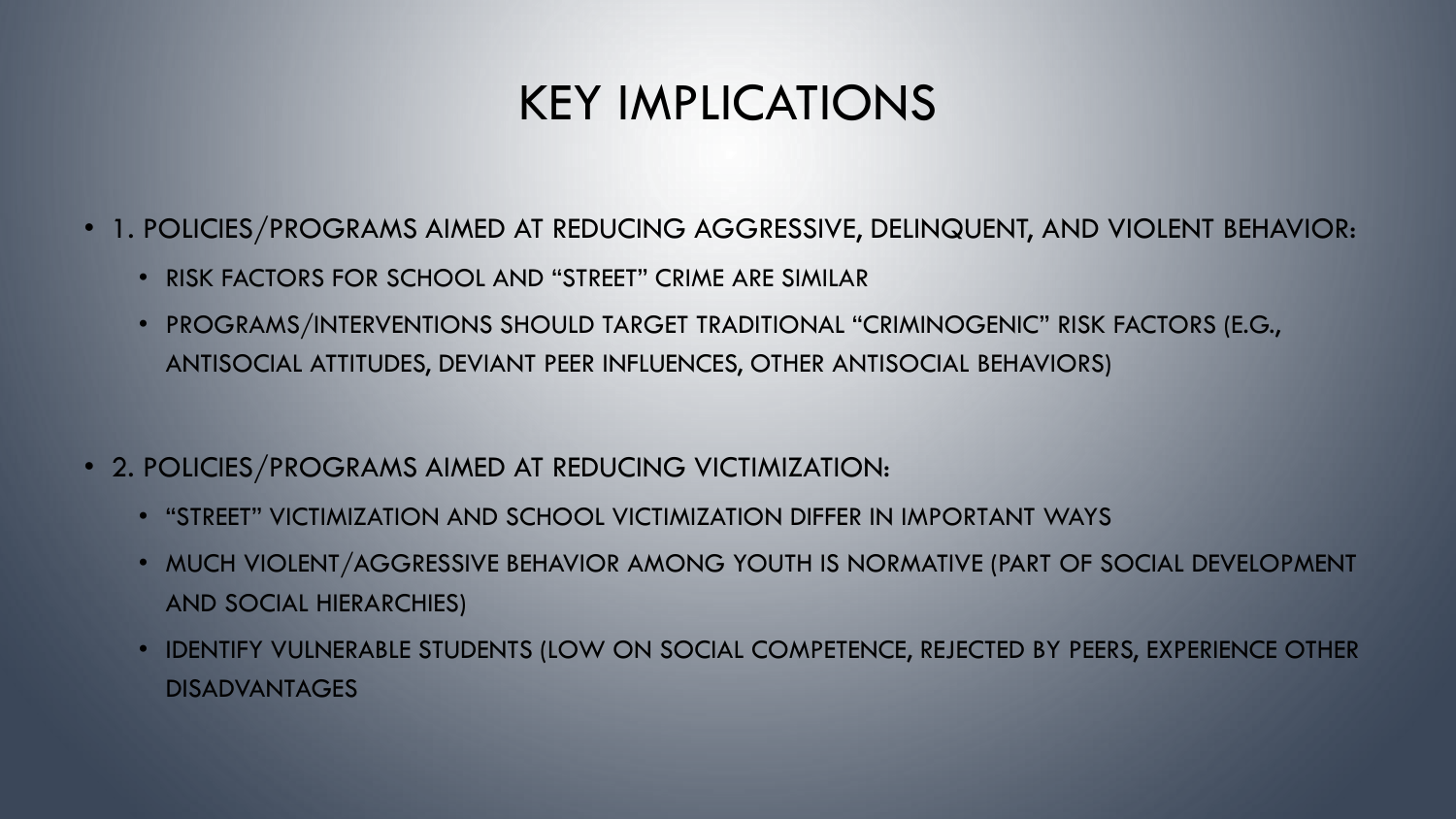## KEY IMPLICATIONS

- 3. TRADITIONAL LAW ENFORCEMENT STRATEGIES (TARGET HARDENING, FORMAL SECURITY MEASURES) UNLIKELY TO HAVE A MEANINGFUL EFFECT ON OVERALL LEVELS OF SCHOOL VIOLENCE
	- POSSIBLE TO HAVE AN EFFECT ON INCIDENCE/SEVERITY OF EXTREME RARE EVENTS (E.G., SCHOOL SHOOTINGS)
	- UNLIKELY TO AFFECT DAILY FORMS OF VIOLENCE/AGGRESSION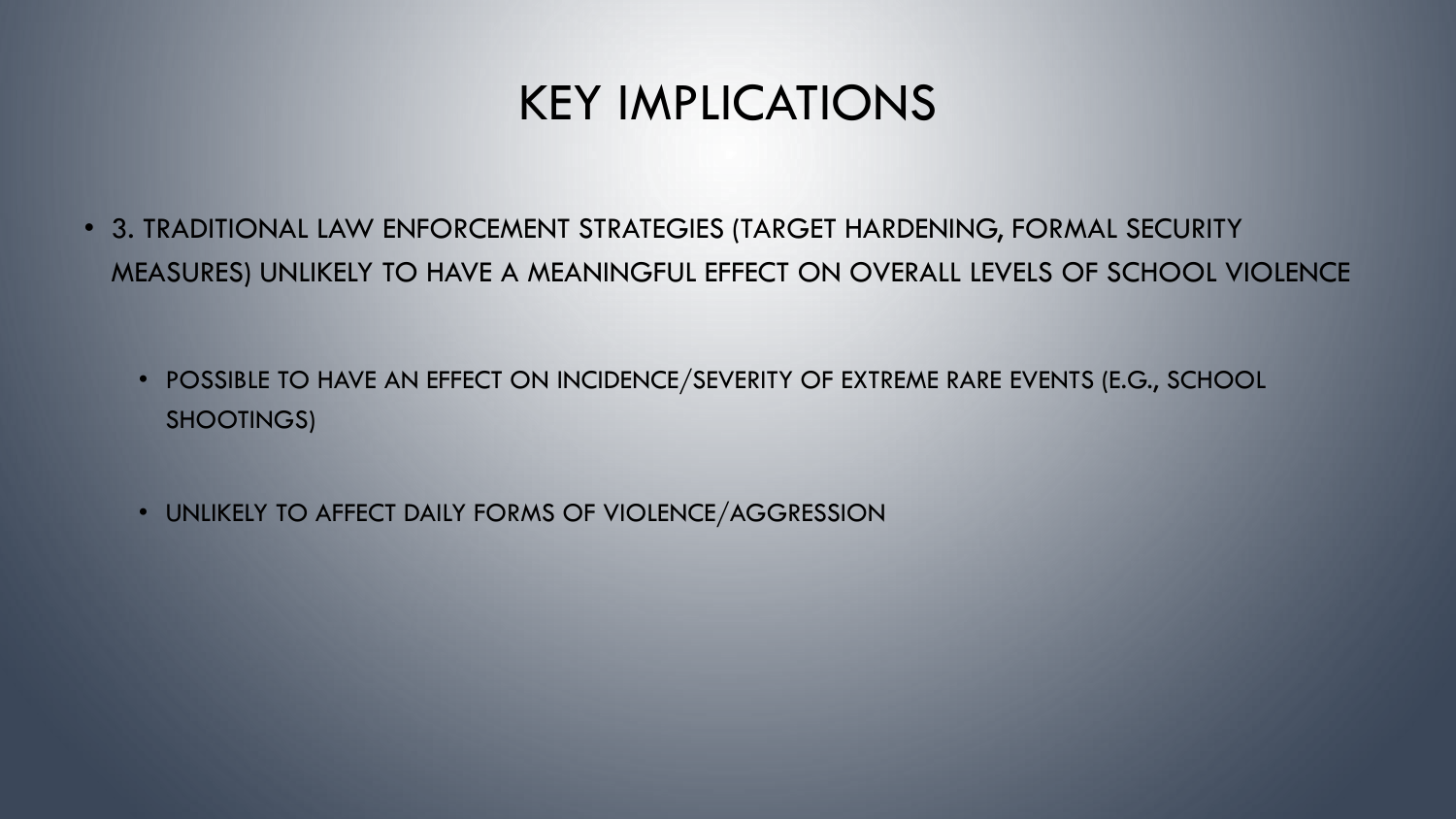### WHERE DO WE GO FROM HERE?

• 1. ARE THERE OTHER IMPLICATIONS FOR POLICY/PRACTICE THAT YOU SEE IN THESE FINDINGS?

• 2. WHAT HAVE WE NOT BEEN ASKING THAT WE SHOULD BE?